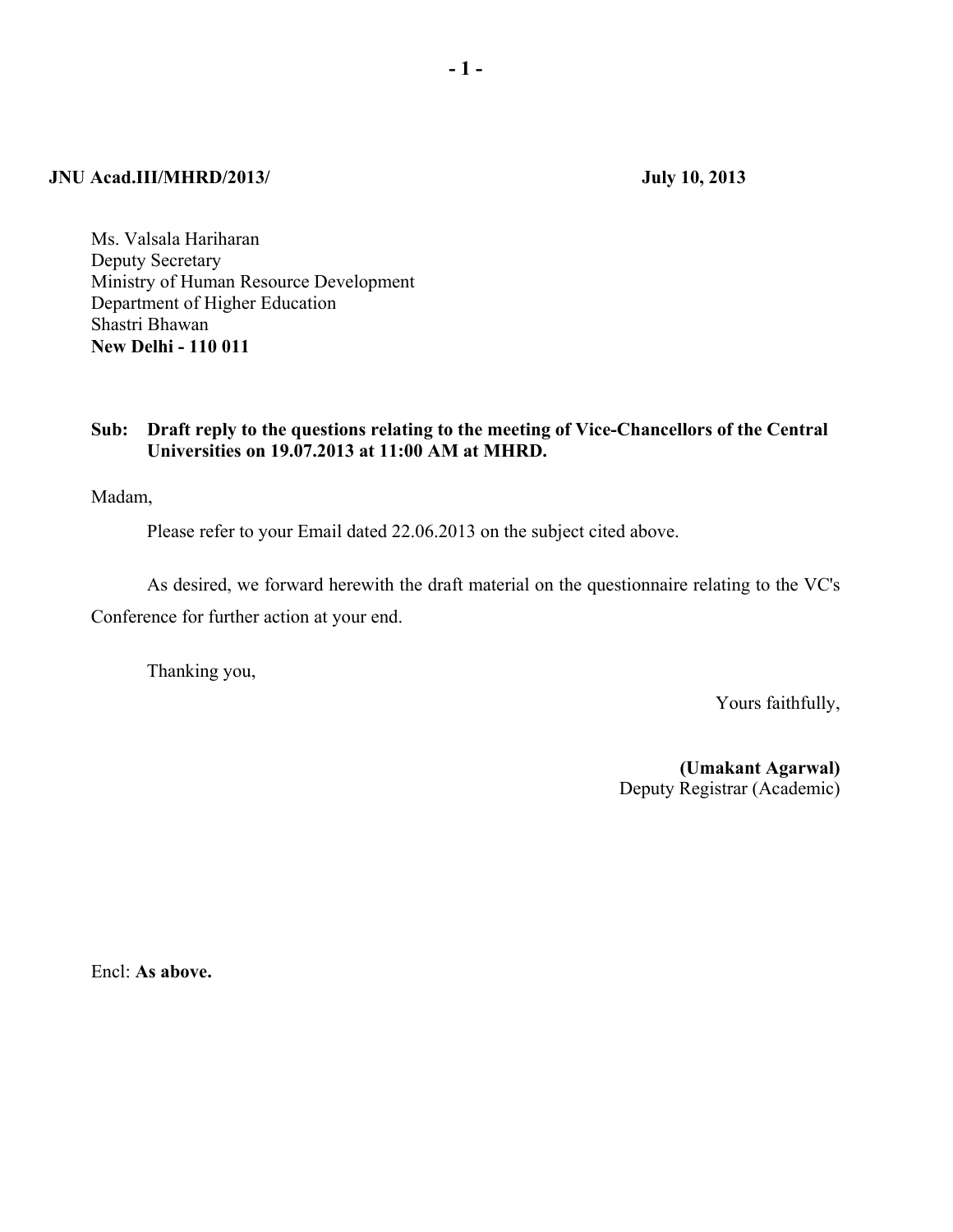# **JAWAHARLAL NEHRU UNIVERSITY NEW DELHI - 110067**

# **Draft reply to the questions relating to the meeting of Vice-Chancellors of the Central Universities on 19.07.2013 at 11:00 AM at MHRD.**

## **Q. (1) No. of Teaching position filled after 5.2.2013 (Q. No. 1 of Annexure 1)?**

Ans. (1) No. of Teaching positions filled after 5.2.2013.

| Gen | $\sim$ $\sim$<br>ັ | $\alpha$ m<br>∼         | <b>OBC</b> | <b>PWD</b><br>v |
|-----|--------------------|-------------------------|------------|-----------------|
|     | $\sim$<br>◡ۦ       | $    -$<br>$\mathbf{1}$ | .          | - -             |

**Q. (2) Short term recruitment of eminent Academics (Total number) (Question No. 1 of Annexure - I);** 

| Ans. | ŕеn          | $\sim$ $\sim$       | $\alpha$                    | <b>OBC</b>  | <b>DII/D</b><br>w     |
|------|--------------|---------------------|-----------------------------|-------------|-----------------------|
|      | $ -$<br>TATT | $- - -$<br>$\cdots$ | $ -$<br>W.<br>$\mathbf{11}$ | $-$ .<br>√H | . <del>.</del><br>11I |

**Q. (i) Filling up of vacant teaching and non-teaching posts including reserved categories i.e. SC/ST/OBC/PWD;** 

### Ans. (i) **Teaching Posts**

The University advertised **269** faculty positions since November, 2011, as per details given below:

I. **22** posts reserved for PH category (advertised in November, 2011):

| Professor Associate Professor Assistant Professor | <b>Total</b> |
|---------------------------------------------------|--------------|
|                                                   |              |

- 06 09 07 22
- a) Out of 22 posts, for 15 posts either no application received or the applications received were not shortlisted, as the candidates did not fulfill the eligibility criteria. These 15 posts were re-advertised in April 2012.
- b) For 04 posts applications have been received and processed.
- c) As on date 05 PH candidates have been selected
- d) 13 posts for which suitable candidates were not found are being re-advertised.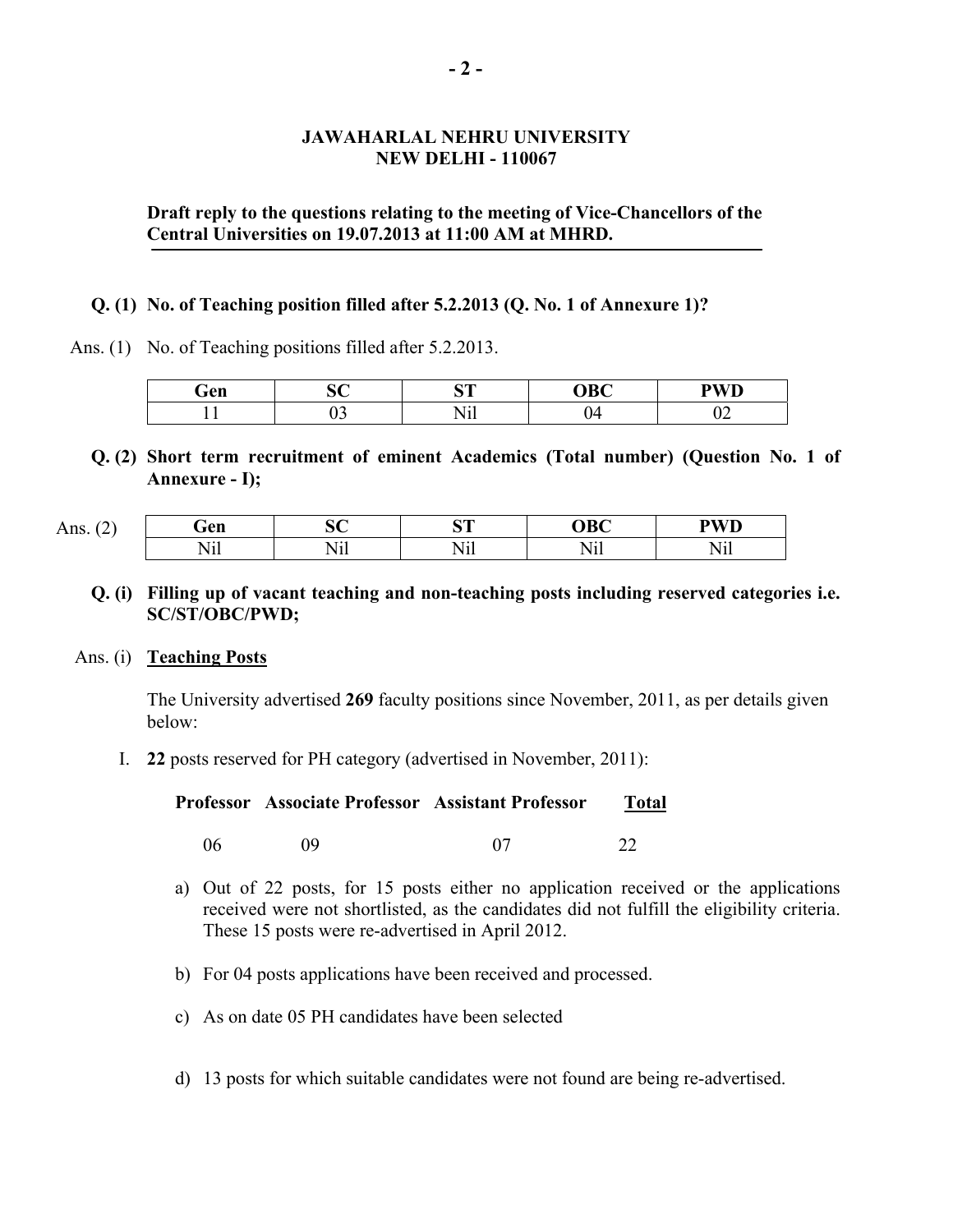II. **83** posts of Assistant Professor advertised in November, 2011:

|  |    | SC ST OBC | <b>UR</b> | <b>Total</b> |
|--|----|-----------|-----------|--------------|
|  | 07 | 23        |           |              |

- a) Out of 83 posts, 61 candidates have so far been selected.
- b) For 13 posts, no suitable candidate have been found and these posts will be readvertised in July 2013.
- c) By the end of July, 2013, Selection Committee meetings for the remaining 09 posts shall be held.
- III. Another **164** faculty positions at the level of Professor, Associate Professor and Assistant Professor advertised in November, 2012:

|                            | UR. | SC | <b>ST</b> | <b>OBC</b> | Total |
|----------------------------|-----|----|-----------|------------|-------|
| Professor                  | 30  | 22 | 10        |            | 62    |
| <b>Associate Professor</b> | 45  | 34 | 15        |            | 94    |
| <b>Assistant Professor</b> | 03  | 01 | $^{03}$   | 01         | 08    |
|                            |     |    |           |            |       |

- a) Two candidates have already been selected.
- b) Selection Committee Meeting for 05 posts has been scheduled for July, 2013
- c) Scrutiny/shortlisting for the remaining posts is under process.
- d) By  $31<sup>st</sup>$  March, 2014, we expect to complete the recruitment process for these 164 posts

## **Non-Teaching Posts**

As per details given overleaf.

**contd…**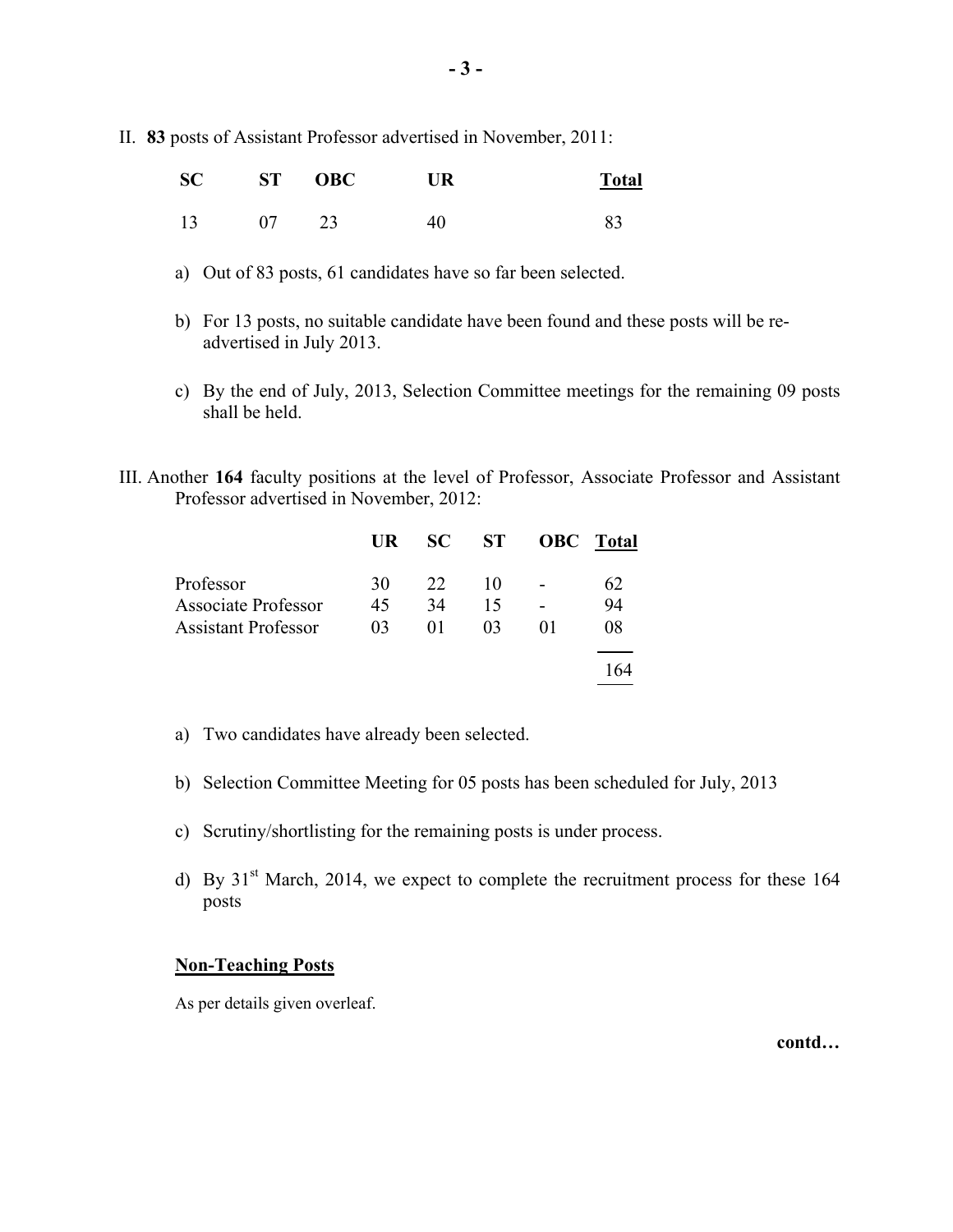#### **NON-TEACHING** (1) ADMINISTRATION BRANCH – I Position as on  $01.07.2013$

| I USILIUII AS UII UT.UT. $2013$ |                         |              |                          |                |                          |                          |                          |                          |                          |                          |                          |                          |                          |                          |         |
|---------------------------------|-------------------------|--------------|--------------------------|----------------|--------------------------|--------------------------|--------------------------|--------------------------|--------------------------|--------------------------|--------------------------|--------------------------|--------------------------|--------------------------|---------|
|                                 |                         | Sanctioned   |                          |                |                          | General                  |                          | ${\rm SC}$               |                          | ${\cal S}{\cal T}$       | OBC                      |                          | PH                       |                          | Remarks |
| Sl. No.                         | Name of the post        | Strength     | Vacant                   | In Position    | Male                     | Female                   | Male                     | Female                   | Male                     | Female                   | Male                     | Female                   | Male                     | Female                   |         |
|                                 |                         |              |                          |                |                          | <b>GROUP - A</b>         |                          |                          |                          |                          |                          |                          |                          |                          |         |
| $\mathbf{1}$                    | Vice-Chancellor         | $\mathbf{1}$ | $\overline{\phantom{0}}$ | $\mathbf{1}$   |                          | $\overline{\phantom{m}}$ | $\overline{\phantom{m}}$ | $\overline{\phantom{m}}$ | $\overline{\phantom{0}}$ | $\overline{\phantom{0}}$ | $\overline{\phantom{m}}$ | $\overline{\phantom{m}}$ | $\overline{\phantom{0}}$ | $\overline{\phantom{0}}$ |         |
| $\sqrt{2}$                      | Finance Officer         | $\mathbf{1}$ | $\equiv$                 | $\mathbf{1}$   |                          | $\overline{\phantom{0}}$ | $\overline{\phantom{m}}$ | $-$                      | $\overline{\phantom{0}}$ | $\overline{\phantom{0}}$ | $\overline{\phantom{a}}$ | $\overline{\phantom{m}}$ | $\overline{\phantom{0}}$ | $\overline{\phantom{0}}$ |         |
| $\mathfrak{Z}$                  | Registrar               | $\mathbf{1}$ | $\overline{\phantom{0}}$ |                |                          | $\overline{\phantom{0}}$ | $\overline{\phantom{m}}$ | $\overline{\phantom{0}}$ | $\overline{\phantom{0}}$ | $-$                      | $\overline{\phantom{0}}$ | $\qquad \qquad -$        | $\overline{\phantom{0}}$ | $\overline{\phantom{0}}$ |         |
| $\overline{4}$                  | Coordinator (E)         | $\mathbf{1}$ | $\overline{\phantom{m}}$ | $\overline{1}$ |                          | $\overline{\phantom{m}}$ | $\overline{\phantom{m}}$ | $\overline{\phantom{m}}$ | $\overline{\phantom{0}}$ | $\overline{\phantom{0}}$ | $\overline{\phantom{m}}$ | $\qquad \qquad -$        | $-$                      | $\overline{\phantom{0}}$ |         |
| 5                               | DR/DFO                  | 11           | $\mathbf{1}$             | 10             | $\overline{4}$           | $\overline{\phantom{m}}$ | $\overline{4}$           | $\overline{\phantom{m}}$ |                          | $\overline{\phantom{0}}$ | $\overline{\phantom{m}}$ | $\overline{1}$           | $\qquad \qquad -$        | $\overline{\phantom{0}}$ |         |
| 6                               | AO/AR/AFO               | 13           | $\mathbf{2}$             | 11             | $\overline{4}$           |                          | $\overline{4}$           | $\overline{\phantom{m}}$ |                          | $\overline{\phantom{0}}$ |                          | $\overline{\phantom{m}}$ | $\overline{\phantom{0}}$ | $\overline{\phantom{0}}$ |         |
| 7                               | <b>PRO</b>              | $\mathbf{1}$ | $\overline{\phantom{0}}$ | $\mathbf{1}$   | $\overline{\phantom{0}}$ |                          | $\overline{\phantom{m}}$ | $\qquad \qquad -$        | $\overline{\phantom{0}}$ | $\overline{\phantom{0}}$ | $\overline{\phantom{m}}$ | $\qquad \qquad -$        | $\overline{\phantom{0}}$ | $-$                      |         |
|                                 | <b>TOTAL</b>            | 29           | $\mathbf{3}$             | 26             | 12                       | $\overline{2}$           | 8                        |                          | $\mathbf{2}$             |                          |                          | 1                        | $-$                      | $\overline{\phantom{m}}$ |         |
|                                 |                         |              |                          |                |                          | <b>GROUP - B</b>         |                          |                          |                          |                          |                          |                          |                          |                          |         |
| $8\,$                           | Section Officer         | 44           | 5                        | 39             | 11                       | 6                        | 13                       | $\overline{\phantom{m}}$ | $\overline{4}$           | $\overline{\phantom{0}}$ | 5                        | $\overline{\phantom{0}}$ | $\overline{\phantom{0}}$ | $\overline{\phantom{0}}$ |         |
| 9                               | <b>PS</b>               | 19           | 6                        | 13             | $\tau$                   | $\overline{4}$           |                          |                          | $-$                      | $\overline{\phantom{0}}$ | $\overline{\phantom{m}}$ | $\overline{\phantom{m}}$ | $\overline{\phantom{0}}$ | $\overline{\phantom{0}}$ |         |
| 10                              | Senior Assistant        | 63           | 22                       | 41             | 16                       | 11                       | $8\,$                    | $\overline{\phantom{0}}$ |                          | $\mathbf{1}$             | 2                        | $\frac{1}{2}$            | $\overline{2}$           | $\overline{\phantom{0}}$ |         |
| 11                              | PA                      | 41           | 17                       | 24             | 9                        | 9                        | $\equiv$                 | $\overline{4}$           | $\overline{\phantom{0}}$ |                          |                          | $\qquad \qquad -$        | $\overline{\phantom{0}}$ | $\qquad \qquad -$        |         |
|                                 | <b>TOTAL</b>            | 167          | 50                       | 117            | 43                       | 30                       | 22                       | $\overline{5}$           | 5                        | $\overline{2}$           | 8                        | $\qquad \qquad -$        | $\overline{2}$           | $\qquad \qquad -$        |         |
|                                 |                         |              |                          |                |                          | <b>GROUP-C</b>           |                          |                          |                          |                          |                          |                          |                          |                          |         |
| 12                              | Assistant               | 72           | $\mathbf{1}$             | 71             | 32                       | 16                       | 14                       | $\mathbf{2}$             | $\overline{3}$           | $\overline{\phantom{0}}$ | 1                        | $\mathbf{1}$             | -1                       | $\mathbf{1}$             |         |
| 13                              | Stenographer            | 29           | 23                       | $6\,$          |                          | $\overline{2}$           | $\overline{\phantom{m}}$ | $\qquad \qquad -$        | $\qquad \qquad -$        | $\overline{\phantom{0}}$ | $\overline{2}$           | $\equiv$                 |                          | $\overline{\phantom{0}}$ |         |
|                                 | Jr. Asstt.-cum-Typist + |              |                          |                |                          |                          |                          |                          |                          |                          |                          |                          |                          |                          |         |
| 14                              | Store Asstt.            | 120          | 44                       | 76             | 36                       | 17                       | 10                       |                          | 4                        | $\overline{\phantom{0}}$ | 6                        | $\sqrt{2}$               | $\overline{\phantom{m}}$ | $\overline{\phantom{m}}$ |         |
| 15                              | Despatch Clerk          | $\sqrt{2}$   | $\qquad \qquad -$        | $\sqrt{2}$     |                          | $\overline{\phantom{m}}$ |                          | $\overline{\phantom{m}}$ | $\overline{\phantom{0}}$ | $\overline{\phantom{0}}$ | $\overline{\phantom{m}}$ | $\qquad \qquad -$        | $\overline{\phantom{0}}$ | $\overline{\phantom{m}}$ |         |
| 16                              | Telephone Operator      | 6            | $\mathbf{1}$             | $\mathfrak{S}$ | $\overline{3}$           | $-$                      |                          | $\overline{\phantom{m}}$ | $-$                      | $\overline{\phantom{0}}$ | $\overline{\phantom{m}}$ | $\qquad \qquad -$        |                          | $\overline{\phantom{0}}$ |         |
| 17                              | <b>Enquiry Clerk</b>    | 5            | $\overline{2}$           | $\mathfrak{Z}$ | $\overline{2}$           | $\overline{\phantom{m}}$ | $\overline{\phantom{m}}$ | $-$                      |                          | $\overline{\phantom{0}}$ | $\qquad \qquad -$        | $\overline{\phantom{m}}$ | $\overline{\phantom{0}}$ | $\overline{\phantom{0}}$ |         |
| 18                              | Caretaker               | 23           | $\mathbf{1}$             | 22             | 12                       |                          | $\overline{7}$           | $\overline{\phantom{m}}$ |                          | $\overline{\phantom{0}}$ |                          | $\qquad \qquad -$        | $\overline{\phantom{0}}$ | $\qquad \qquad -$        |         |
|                                 | <b>TOTAL</b>            | 257          | 72                       | 185            | 87                       | 36                       | 33                       | $\mathbf{3}$             | $\boldsymbol{q}$         | $\overline{\phantom{0}}$ | 10                       | $\mathbf{3}$             | $\mathbf{3}$             | $\mathbf{1}$             |         |
|                                 | <b>GRAND TOTAL</b>      | 453          | 125                      | 328            | 142                      | 68                       | 63                       | 8                        | 16                       | $\overline{2}$           | 19                       | $\overline{\mathbf{4}}$  | 5                        | $\mathbf{1}$             |         |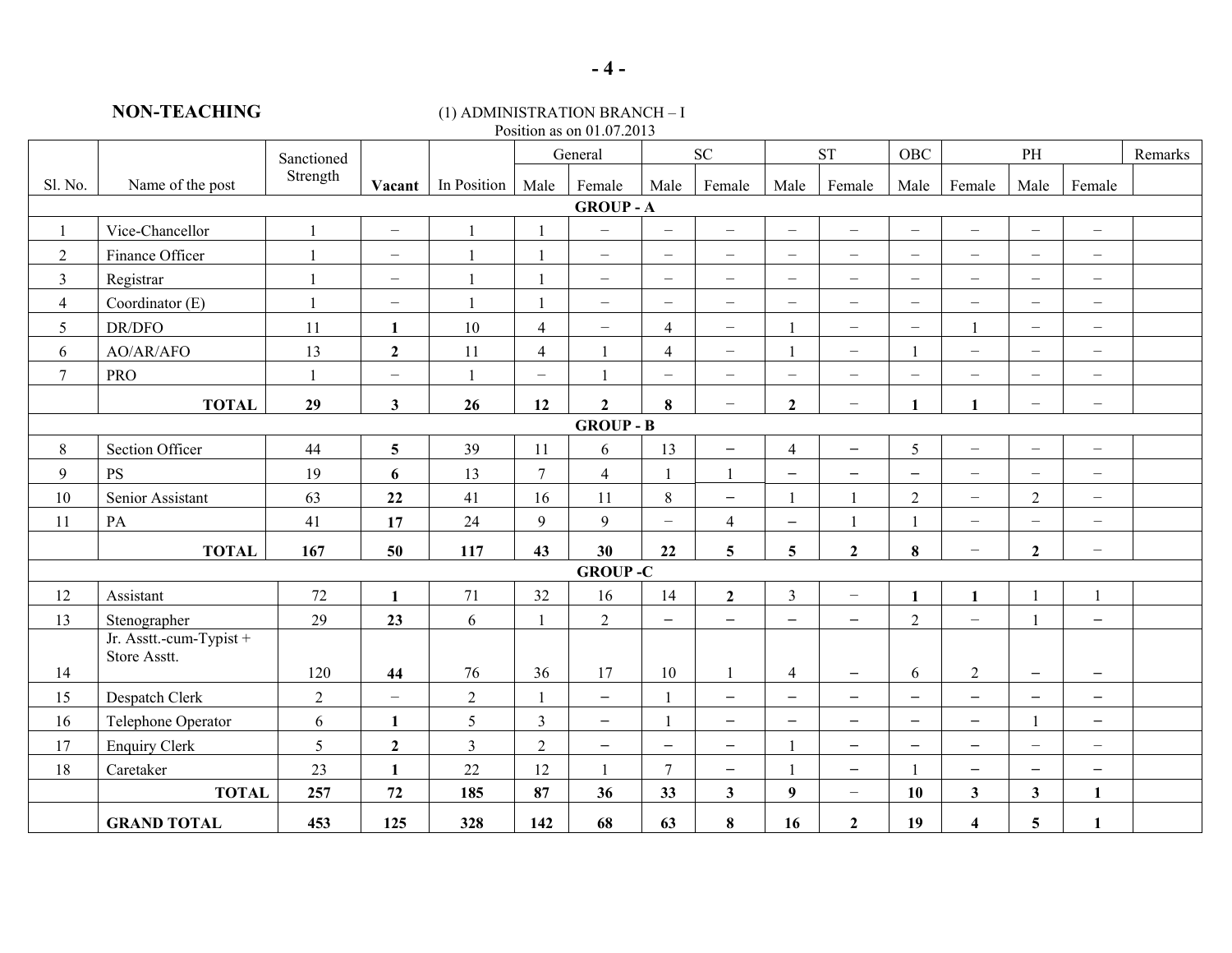# (2) **ADMINISTRATION BRANCH-II**

**(**As on 01.07.2013)

| Sl.<br>No.       | Name of the post                  | Sanctioned<br>Posts | In Position     |                 |                        |                          |                          |                 |                          |                              |                          |                              |                  | Vaca<br>nt               | Remarks                     |
|------------------|-----------------------------------|---------------------|-----------------|-----------------|------------------------|--------------------------|--------------------------|-----------------|--------------------------|------------------------------|--------------------------|------------------------------|------------------|--------------------------|-----------------------------|
|                  |                                   |                     |                 |                 | Male                   |                          |                          |                 |                          | Female                       |                          |                              |                  |                          |                             |
|                  |                                   |                     | Gen             | $\overline{SC}$ | $\overline{\text{ST}}$ | OBC                      | PH/VH/<br>HH             | <b>GEN</b>      | $\overline{SC}$          | ST                           | OBC                      | PH/VH/<br>HH                 |                  |                          |                             |
| $\overline{1}$ . | Office Attendant                  | 118                 | $\overline{37}$ | $\overline{21}$ | $\overline{07}$        | $\overline{22}$          | $\overline{06}$          | $\overline{11}$ | $\overline{04}$          | $\blacksquare$               | $\overline{02}$          | $\overline{01}$              | $\overline{111}$ | 07                       | <b>Detail</b><br>of         |
|                  | <b>Office Attendant</b><br>(GDMF) | 5                   | $\blacksquare$  | $\blacksquare$  | 01                     | $\blacksquare$           | 01(SC)                   | 01              | $\blacksquare$           | $\blacksquare$               | $\overline{\phantom{a}}$ | $\blacksquare$               | 03               | 02                       | Vacancies is<br>attached as |
| $\overline{2}$ . | Cook                              | $\overline{52}$     | 28              | $\overline{10}$ | 01                     | $\overline{06}$          | $\mathbf{r}$             | $\overline{a}$  | $\blacksquare$           | $\blacksquare$               | $\sim$                   | $\blacksquare$               | $\overline{45}$  | $\overline{07}$          | Annexure-I                  |
| 3.               | Daftry                            | $\overline{10}$     | $\overline{05}$ | 02              | 01                     | $\overline{\phantom{a}}$ | 01                       | $\blacksquare$  | $\overline{\phantom{a}}$ | $\overline{\phantom{a}}$     | $\overline{a}$           | $\qquad \qquad \blacksquare$ | 09               | 01                       |                             |
| 4.               | <b>Helper Mess</b>                | 107                 | $\overline{57}$ | 16              | 05                     | 08                       | 01                       | 13              | 02                       | $\overline{\phantom{a}}$     | 01                       | $\blacksquare$               | 103              | 04                       |                             |
|                  | <b>Helper Mess</b><br>(GDMF)      | 14                  | 07              | 01              | $\blacksquare$         | 05                       | $\blacksquare$           | 01              | $\blacksquare$           | $\blacksquare$               | $\blacksquare$           | $\blacksquare$               | 14               |                          |                             |
| $\overline{5}$ . | Safaikaramchari                   | $\overline{129}$    | $\blacksquare$  | $\overline{50}$ | $\blacksquare$         | $\blacksquare$           | $\overline{01}$          | $01*$           | $\overline{57}$          | $\blacksquare$               | $\sim$                   | $\blacksquare$               | 109              | $\overline{20}$          |                             |
|                  | Safaikaramchari<br>(GDMF)         | 34                  | $\blacksquare$  | $\overline{24}$ | $\blacksquare$         | $\blacksquare$           | $\blacksquare$           | $\blacksquare$  | $\overline{10}$          | $\blacksquare$               | $\blacksquare$           | $\blacksquare$               | 34               | $\blacksquare$           |                             |
| 6.               | Mali                              | 10                  | 07              | 01              | $\blacksquare$         | 02                       | $\blacksquare$           | $\blacksquare$  | $\blacksquare$           | $\blacksquare$               | $\sim$                   | $\sim$                       | 10               | $\blacksquare$           |                             |
|                  | Mali (GDMF)                       | $\overline{15}$     | 07              | 03              | 01                     | 04                       | $\blacksquare$           | $\blacksquare$  | $\overline{\phantom{a}}$ | $\qquad \qquad \blacksquare$ | $\overline{\phantom{a}}$ | $\overline{\phantom{a}}$     | 15               | $\overline{\phantom{a}}$ |                             |
| 7.               | Anti M. Worker                    | $\overline{04}$     | 02              | $\overline{02}$ | $\blacksquare$         | $\blacksquare$           | $\overline{a}$           | $\sim$          | $\overline{\phantom{a}}$ | $\overline{a}$               |                          | $\blacksquare$               | $\overline{04}$  | $\overline{a}$           |                             |
| $\overline{8}$ . | Animal Attendant                  | $\overline{05}$     | 02              | $\overline{01}$ | $\overline{01}$        | $\sim$                   | $\overline{01}$          | $\blacksquare$  | $\overline{a}$           | $\overline{a}$               | $\overline{a}$           | $\blacksquare$               | $\overline{05}$  | $\overline{a}$           |                             |
| 9.               | A.A. cum Charger                  | 01                  | 01              | $\sim$          | $\blacksquare$         | $\blacksquare$           | $\blacksquare$           | $\blacksquare$  | $\sim$                   | $\overline{a}$               | $\overline{a}$           | $\blacksquare$               | 01               | $\blacksquare$           |                             |
| 10.              | A.A. cum Peon                     | $\overline{01}$     | $\overline{01}$ | $\blacksquare$  | $\blacksquare$         | $\overline{\phantom{a}}$ | $\blacksquare$           | $\blacksquare$  |                          | $\blacksquare$               |                          | $\overline{\phantom{a}}$     | 01               | $\overline{a}$           |                             |
| 11.              | Grounds man                       | 04                  | 02              | $\overline{a}$  | $\overline{a}$         | $\overline{02}$          | $\overline{\phantom{a}}$ | $\overline{a}$  | $\overline{a}$           | $\overline{a}$               | $\overline{a}$           | $\blacksquare$               | 04               | $\overline{a}$           |                             |
| 12.              | Janitor                           | 04                  | $\overline{02}$ | 01              | $\blacksquare$         | $\overline{01}$          | $\blacksquare$           | $\blacksquare$  | $\sim$                   | $\blacksquare$               | $\overline{\phantom{a}}$ | $\blacksquare$               | 04               | $\blacksquare$           |                             |
| 13               | Recaner                           | $\overline{01}$     | $\overline{a}$  | $\blacksquare$  | $\blacksquare$         | $\sim$                   | $\overline{01}$          | $\blacksquare$  | $\blacksquare$           | $\blacksquare$               | $\overline{a}$           | $\blacksquare$               | $\overline{01}$  |                          |                             |
|                  | <b>Total</b>                      | 446                 | 144             | 104             | 15                     | 41                       | 11                       | 25              | 63                       | $\blacksquare$               | 03                       | 01                           | 407              | 39                       |                             |
|                  | <b>Total (GDMF)</b>               | $*68$               | 14              | 28              | 02                     | 09                       | $\overline{01}$          | 02              | 10                       | $\overline{\phantom{a}}$     | $\overline{\phantom{a}}$ | $\blacksquare$               | 66               | $\overline{02}$          |                             |
|                  | <b>Grand Total</b>                | $\overline{514}$    | 158             | 132             | 17                     | 50                       | $\overline{12}$          | 27              | $\overline{73}$          | $\blacksquare$               | 03                       | 01                           | 473              | 41                       |                             |

\*Included in the sanctioned strength of Admn. – III.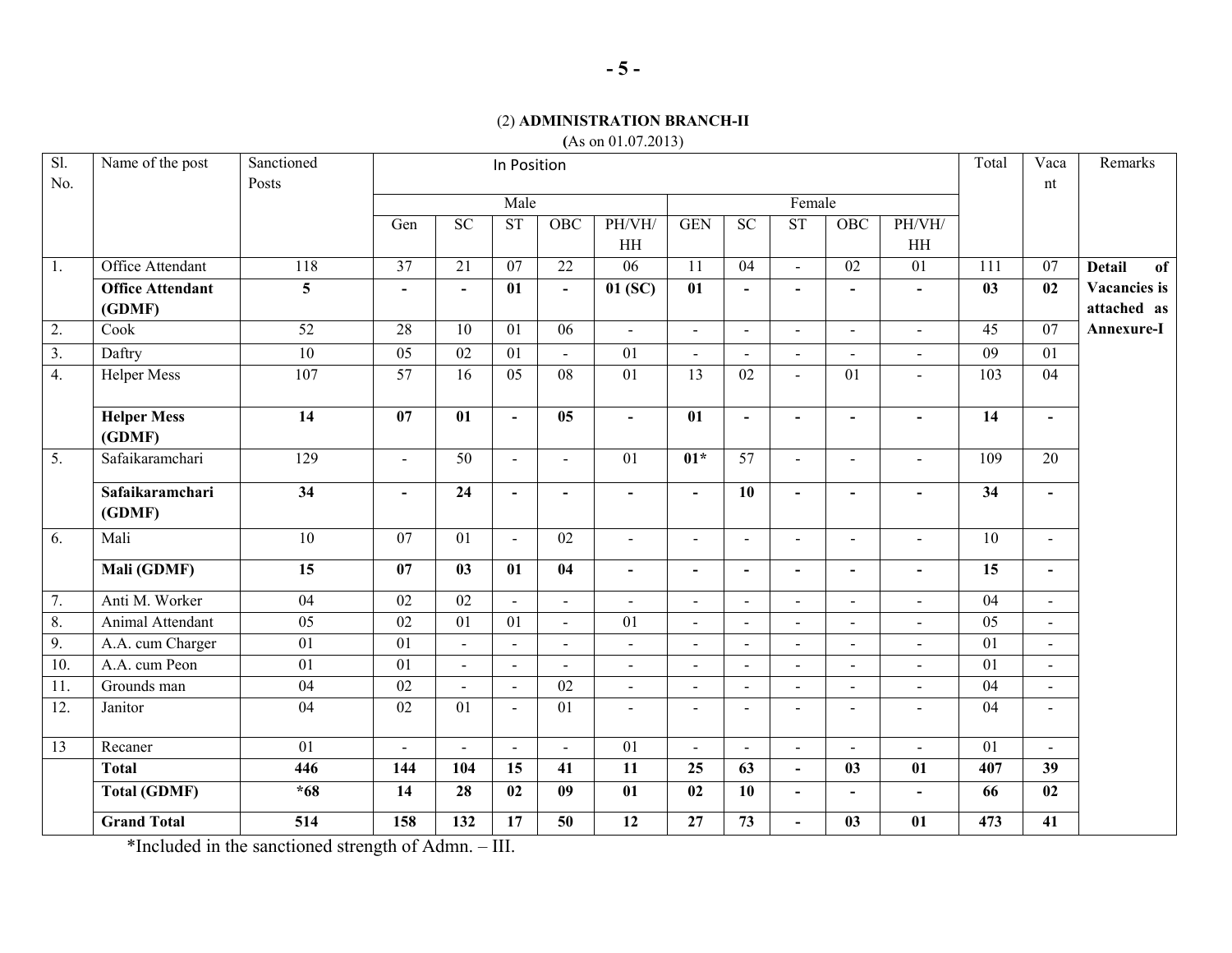**Annexure-I** 

| <b>SI</b>        | <b>NAME OF THE</b>                        |           |                            | <b>VACANT POSITION</b> | <b>REMARKS</b> |            |                                                                                                                       |  |
|------------------|-------------------------------------------|-----------|----------------------------|------------------------|----------------|------------|-----------------------------------------------------------------------------------------------------------------------|--|
| .No.             | <b>POST</b>                               | <b>SC</b> | <b>ST</b>                  | <b>OBC</b>             | <b>UR</b>      | <b>PWD</b> |                                                                                                                       |  |
| 1.               | Cook                                      |           | 02                         | @ 02                   | 02             | 01<br>(HH) | being advertised<br>@ 01 OBC post already<br>advertised and under<br>process for filling up                           |  |
| 2.               | Multi Tasking Staff<br>(Office Attendant) | 01        | 01<br>(01)<br><b>GDMF)</b> | 01                     | 03             | 01<br>(HH) | being advertised                                                                                                      |  |
| 3.               | Multi Tasking Staff<br>(Daftry)           |           |                            |                        |                |            | One post to be filled<br>from existing MTS<br>(Office Attendant)                                                      |  |
| $\overline{4}$ . | <b>Helper Mess</b>                        |           | 02                         | $*01$                  |                |            | Already Advertised and<br>under process for filling<br>up<br>(*One OBC post to be<br>filled from Temporary<br>Status) |  |
| 5.               | Safaikaramchari                           | 20        |                            |                        |                |            |                                                                                                                       |  |

# ADMINISTRATION BRANCH-II **Vacant post position as on 01.07.2013**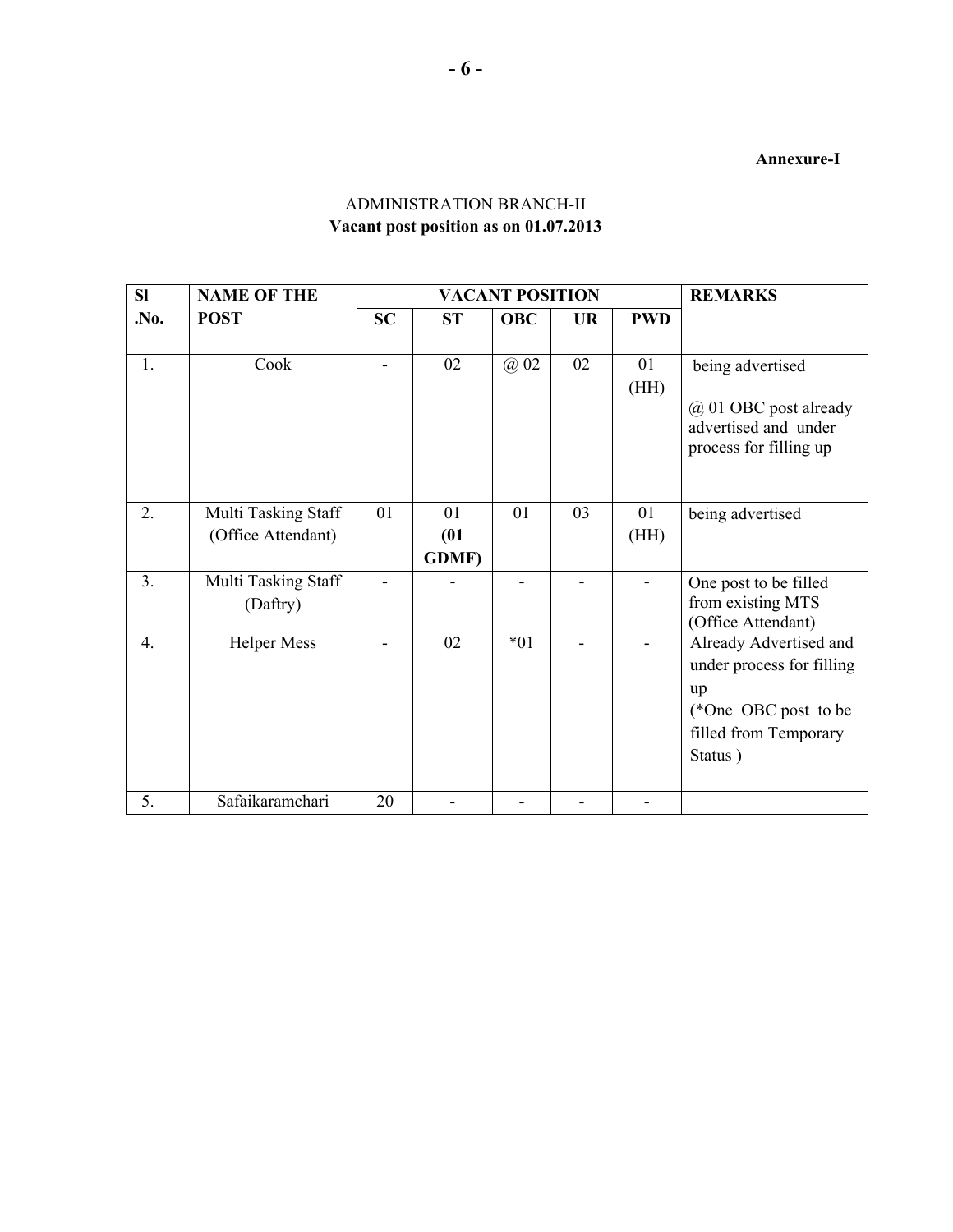# (3) **ADMINISTRATION BRANCH-III**

Details of Vacant Position as on 01.07.2013

| SL.              | <b>NAME OF</b>        | PAY BAND &       | <b>NUMBE</b> | <b>VACANT</b>     | <b>REMARKS</b>                      |
|------------------|-----------------------|------------------|--------------|-------------------|-------------------------------------|
| NO               | THE POST              | <b>GRADE PAY</b> | R            | <b>SINCE WHEN</b> |                                     |
|                  |                       |                  | OF POST      |                   |                                     |
| 1.               | Medical Officer       | PB15600-39100    | 01           | 21.01.2013        | Post Advertised and                 |
|                  |                       | $+5400GP$        |              |                   | Recruitment under processes         |
| 2.               | <b>Chief Security</b> | PB15600-39100    | 01           | 01.12.2012        | Recruitment process is over.        |
|                  | Officer               | $+5400GP$        |              |                   | Joining awaited                     |
| 3.               | Asstt. Engineer       | PB 9300-34800    | 01           | Newly created     | Recruitment under processes         |
|                  |                       | $+4600GP$        |              | under OBC grant.  |                                     |
| $\overline{4}$ . | Asstt. Engineer       | PB 9300-34800    | 01           | Since 2009        | Court case pending                  |
|                  | (E)                   | $+4600GP$        |              |                   |                                     |
| $\overline{5}$ . | Hindi                 | PB 9300-34800    | 01           | 16.04.2013        | Under process                       |
|                  | Translator            | $+4200GP$        |              |                   |                                     |
| 6.               | Asstt.                |                  | 02           | 1-31.08.2009      | Under process                       |
|                  | Manager(GH)           |                  |              | 2-24.04.2012      |                                     |
| 7.               | Pharmacist            | PB 5200-20200    | 01           | 01.10.2012        | Post Advertised and                 |
|                  |                       | $+2400GP$        |              |                   | Recruitment under processes         |
| 8.               | Pump Operator         | PB 5200-20200    | 01           | 01.06.2013        | Promotion/recruitment under         |
|                  |                       | $+2000GP$        |              |                   | process                             |
| 9.               | Wireman               | PB 5200-20200    | 02           | 1.-10.11.2012     | Promotion under process             |
|                  |                       | $+2000GP$        |              | 2.-01.04.2013     |                                     |
| 10.              | Carpenter             | PB 5200-20200    | 03           | 1-01.11.2012      | Promotion under process             |
|                  |                       | $+2000GP$        |              | 2-01.01.2013      |                                     |
|                  |                       |                  |              | 3-01.02.2013      |                                     |
| 11.              | Sewerman              | PB 5200-20200    |              | January 2013      | <b>Recruitment under Process</b>    |
|                  |                       | $+1800GP$        |              |                   |                                     |
| 12.              | Khalasi $(E)$         | PB 5200-20200    | 01           | Sept. 2012        | Recruitment under process           |
|                  |                       | $+1800GP$        |              |                   |                                     |
| 13.              | Khalsi (C)            | PB 5200-20200    | 01           | Sept.2012         | Recruitment under process           |
|                  |                       | $+1800GP$        |              |                   |                                     |
| 14.              | <b>Security Guard</b> | PB 5200-20200    | 18           | 2010 Onwards      | <b>Obtained Ex-Serviceman Panel</b> |
|                  |                       | $+1800GP$        |              |                   | from DGR                            |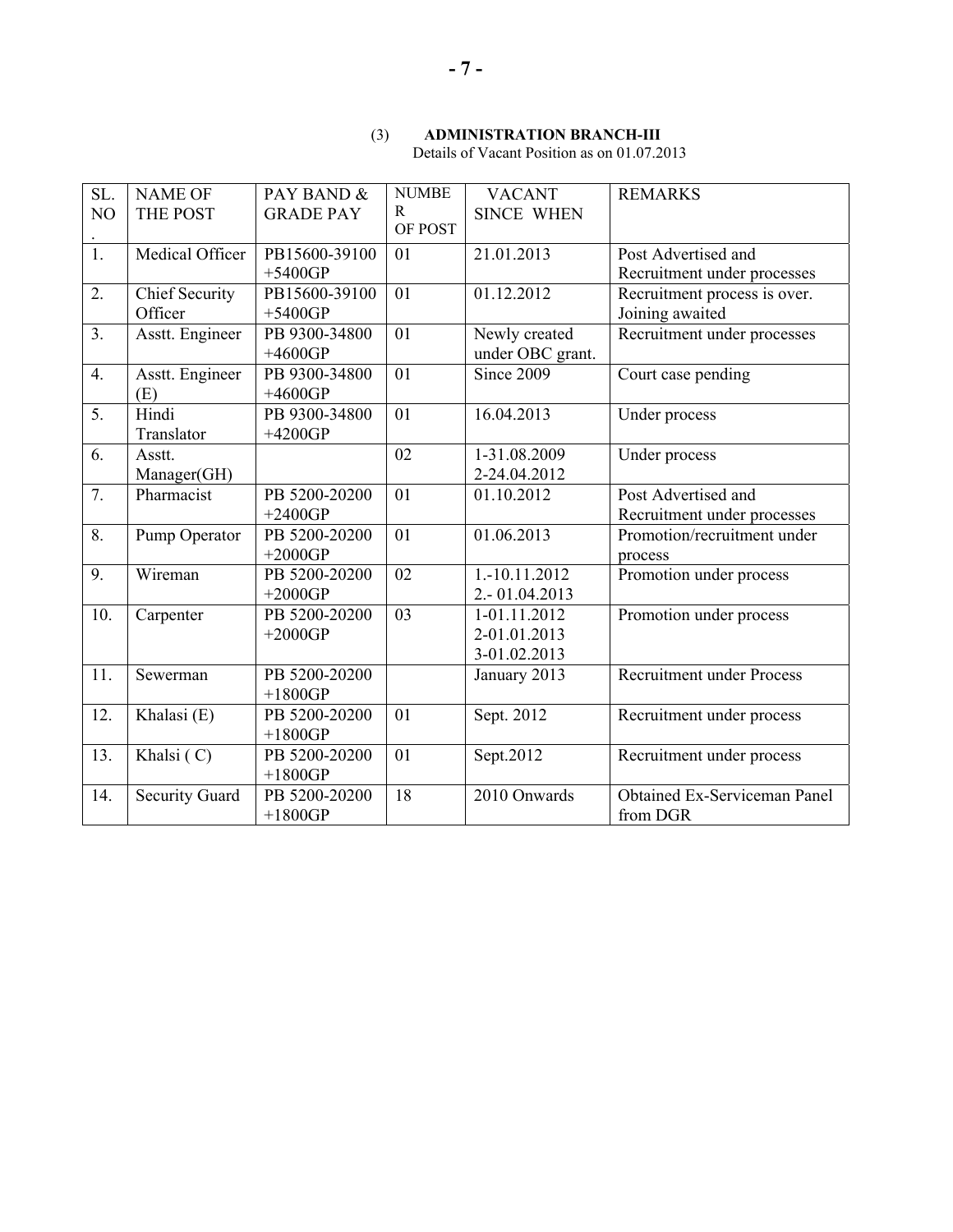# (3) **ADMINISTRATION BRANCH-III Position as on 01.07.2013**

#### **GROUP – A**

| Sr. No. | Name of the post                | <b>Sanctioned</b> |        |                          |                | <b>In Position</b> |        |                          |                | <b>Total</b>             |            | Vacant                   |    | Remarks |                  |
|---------|---------------------------------|-------------------|--------|--------------------------|----------------|--------------------|--------|--------------------------|----------------|--------------------------|------------|--------------------------|----|---------|------------------|
|         |                                 | <b>Posts</b>      |        |                          | Male           |                    |        | Female                   |                |                          |            |                          |    |         |                  |
|         |                                 |                   |        |                          |                |                    |        |                          |                |                          |            |                          |    |         |                  |
|         |                                 |                   | Gen    | SC                       | <b>ST</b>      | <b>OBC</b>         | PH     | Gen                      | SC             | <b>ST</b>                | <b>OBC</b> | PH                       |    |         |                  |
| 1.      | <b>Supdt. Engineer</b><br>(C)   | 01                | 01     | $\sim$                   | ٠              | $\blacksquare$     | $\sim$ | $\blacksquare$           | $\blacksquare$ | $\blacksquare$           | ۰          | $\sim$                   | 01 |         | On<br>deputation |
| 2.      | C. . M. O.                      | 01                | 01     | $\overline{\phantom{a}}$ | $\blacksquare$ | ۰                  | -      | $\blacksquare$           | $\blacksquare$ | $\blacksquare$           | ٠.         | ۰.                       | 01 | ۰       |                  |
| 3.      | <b>Medical Officer</b>          | 02                | 01     |                          | $\blacksquare$ | ۰                  |        | $\blacksquare$           | $\blacksquare$ | $\blacksquare$           | ۰          | -                        | 01 | 01      |                  |
| 4.      | <b>Ex. Engineer</b><br>(Civil)  | 01                | 01     | $\blacksquare$           | ۰              | $\blacksquare$     | $\sim$ | $\blacksquare$           | $\blacksquare$ | $\blacksquare$           | ٠.         | ٠.                       | 01 | $\sim$  |                  |
| 5.      | <b>Ex. Engineer</b><br>(Elect.) | 01                | 01     | $\blacksquare$           | $\blacksquare$ | $\blacksquare$     | $\sim$ | $\sim$                   | $\blacksquare$ | $\overline{\phantom{a}}$ | ۰          | ٠                        | 01 | $\sim$  |                  |
| 6.      | C. S.O.                         | 01                | $\sim$ |                          | ۰              | ۰                  |        | $\overline{\phantom{a}}$ | $\sim$         | ۰                        | ۰          | ۰                        |    | 01      |                  |
|         | <b>Total</b>                    | 07                | 05     |                          | ۰              | -                  | ۰      |                          | ۰              | $\overline{\phantom{a}}$ | -          | $\overline{\phantom{a}}$ | 05 | 02      |                  |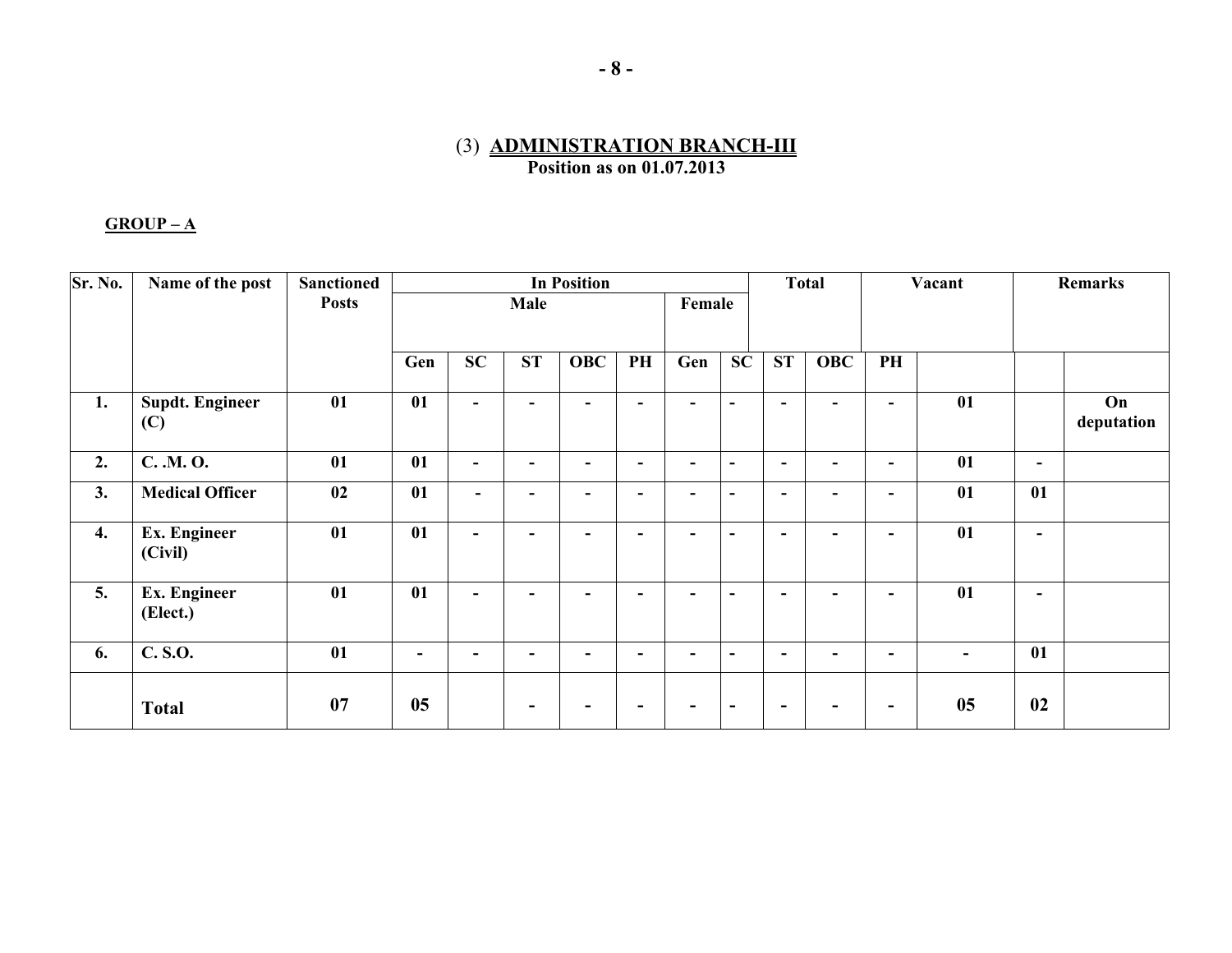#### **GROUP-B**

| Sr. | Name of the post                | <b>Sanctioned</b> | <b>In Position</b>       |                          |                          |                          |                          |                          |                          |                          |                          |                          |                          | Vacant         | Remarks                                                                        |
|-----|---------------------------------|-------------------|--------------------------|--------------------------|--------------------------|--------------------------|--------------------------|--------------------------|--------------------------|--------------------------|--------------------------|--------------------------|--------------------------|----------------|--------------------------------------------------------------------------------|
| No. |                                 | <b>Posts</b>      |                          |                          | Male                     |                          |                          |                          |                          | Female                   |                          |                          |                          |                |                                                                                |
|     |                                 |                   | Gen                      | SC                       | <b>ST</b>                | <b>OBC</b>               | PH                       | Gen                      | SC                       | <b>ST</b>                | <b>OB</b><br>$\mathbf C$ | PH                       |                          |                |                                                                                |
| 1.  | <b>Hindi Officer</b>            | 01                | 01                       | $\blacksquare$           | $\blacksquare$           | $\blacksquare$           | $\blacksquare$           | $\overline{\phantom{a}}$ | $\blacksquare$           | $\sim$                   | $\blacksquare$           | $\blacksquare$           | 01                       |                |                                                                                |
| 2.  | <b>Security Officer</b>         | 01                | 01                       | $\blacksquare$           | $\blacksquare$           | $\overline{\phantom{a}}$ | $\blacksquare$           | $\blacksquare$           | $\blacksquare$           | $\overline{\phantom{0}}$ | $\blacksquare$           | $\overline{\phantom{0}}$ | 01                       |                |                                                                                |
| 3.  | Horticulture<br><b>Officer</b>  | 01                | 01                       | $\blacksquare$           | $\overline{\phantom{a}}$ | $\blacksquare$           |                          | $\overline{\phantom{a}}$ | $\blacksquare$           | $\overline{\phantom{a}}$ | $\overline{\phantom{a}}$ | $\overline{\phantom{0}}$ | 01                       |                |                                                                                |
| 4.  | Asstt. Engineer (C)             | 02                | 01                       | 01                       | $\blacksquare$           | $\blacksquare$           | $\blacksquare$           | $\overline{\phantom{a}}$ | $\blacksquare$           | $\overline{\phantom{0}}$ | $\blacksquare$           | $\overline{\phantom{0}}$ | 02                       | $\blacksquare$ |                                                                                |
| 5.  | <b>Asstt. Engineer</b>          | 01                | $\blacksquare$           | $\blacksquare$           | $\overline{\phantom{a}}$ | $\overline{\phantom{a}}$ | $\overline{\phantom{a}}$ | $\overline{\phantom{a}}$ | $\overline{\phantom{a}}$ | $\overline{\phantom{0}}$ | $\overline{\phantom{a}}$ | $\blacksquare$           | $\blacksquare$           | 01             |                                                                                |
| 6.  | <b>Asstt. Engineer (E)</b>      | 01                | $\overline{\phantom{0}}$ | $\blacksquare$           | $\blacksquare$           | $\overline{\phantom{a}}$ | $\overline{\phantom{0}}$ | $\overline{\phantom{0}}$ | $\overline{\phantom{0}}$ | $\overline{\phantom{0}}$ | $\overline{\phantom{0}}$ | $\blacksquare$           | $\blacksquare$           | 01             | <b>Court Case</b><br>pending                                                   |
| 7.  | Sr. Hindi<br><b>Translator</b>  | 01                | $\overline{\phantom{0}}$ | $\overline{\phantom{0}}$ | $\blacksquare$           | $\overline{\phantom{0}}$ | $\overline{\phantom{0}}$ | $\blacksquare$           | $\overline{\phantom{0}}$ | $\blacksquare$           | $\blacksquare$           | $\blacksquare$           | $\overline{\phantom{a}}$ | 01             | Representation<br>is to be placed<br>before Rule<br><b>Review</b><br>Committee |
| 8.  | <b>Fire Inspector</b>           | 01                | 01                       | $\overline{\phantom{a}}$ | $\blacksquare$           | $\blacksquare$           | $\overline{\phantom{a}}$ | $\blacksquare$           | $\blacksquare$           | $\overline{\phantom{0}}$ | $\blacksquare$           | $\blacksquare$           | 01                       |                |                                                                                |
| 9.  | <b>Manager (Guest</b><br>House) | 01                | 01                       | $\overline{\phantom{a}}$ | $\overline{\phantom{a}}$ | $\overline{\phantom{a}}$ |                          | $\blacksquare$           | $\overline{\phantom{a}}$ | $\overline{\phantom{a}}$ | $\overline{\phantom{a}}$ | $\overline{\phantom{0}}$ | 01                       | $\blacksquare$ |                                                                                |
|     | <b>Total</b>                    | $10 + *01$        | 06                       | 01                       | $\blacksquare$           | $\blacksquare$           |                          | -                        |                          | -                        | $\overline{\phantom{0}}$ |                          | 07                       | 03             |                                                                                |

**\*01 – Homeophysician (Adhoc)**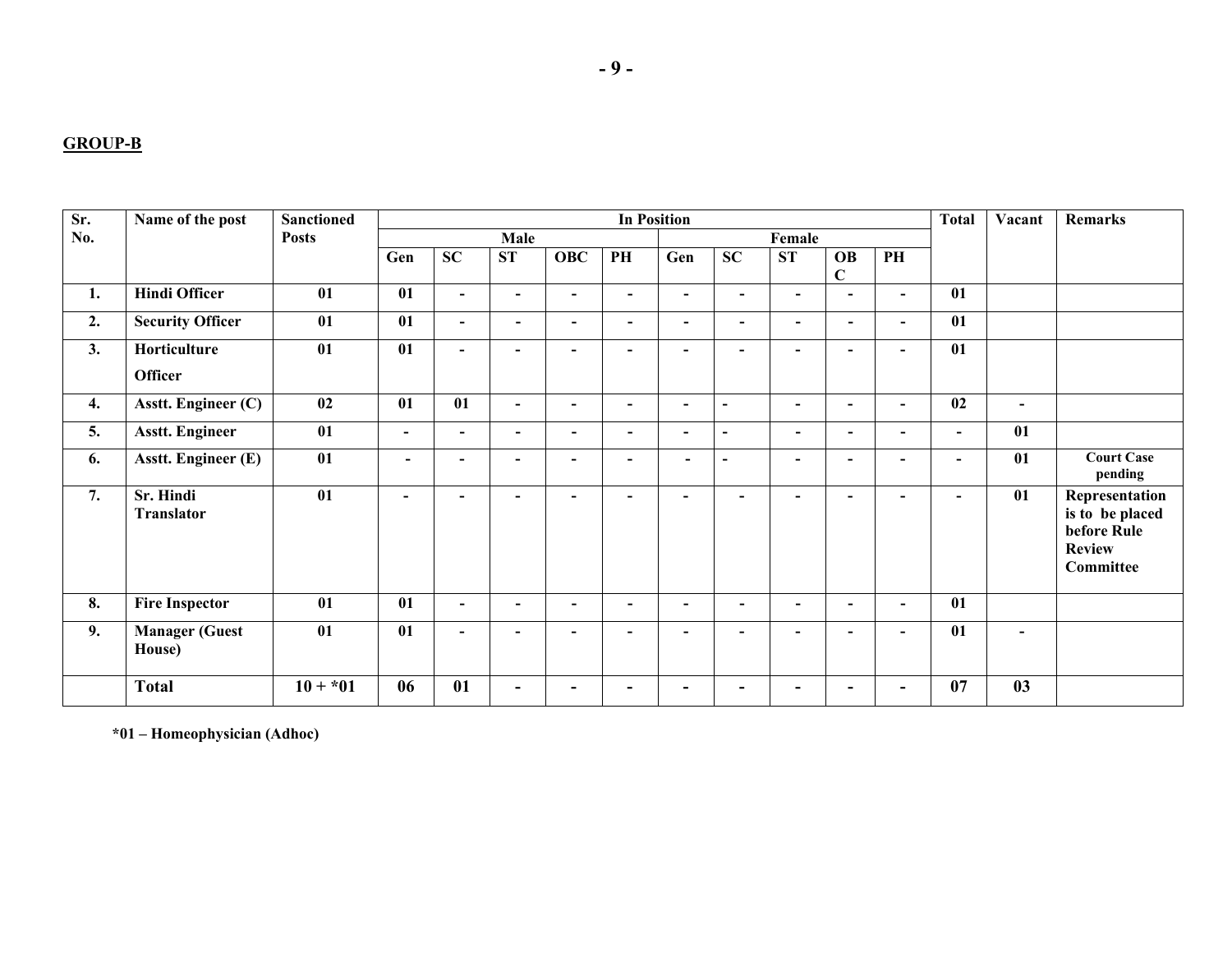**- 10 -**

#### **GROUP- C**

| Sr.                     |                              | <b>Sanctioned</b>                   |                          |                          |                          |                          |                          | <b>Total</b><br>Vacant   |                          | Remarks                  |                          |                |                          |                          |                                       |
|-------------------------|------------------------------|-------------------------------------|--------------------------|--------------------------|--------------------------|--------------------------|--------------------------|--------------------------|--------------------------|--------------------------|--------------------------|----------------|--------------------------|--------------------------|---------------------------------------|
| No.                     |                              | <b>Posts</b>                        |                          |                          | Male                     |                          |                          |                          |                          | Female                   |                          |                |                          |                          |                                       |
|                         |                              |                                     | Gen                      | <b>SC</b>                | <b>ST</b>                | <b>OBC</b>               | PH                       | Gen                      | <b>SC</b>                | ST                       | <b>OBC</b>               | PH             |                          |                          |                                       |
| $\mathbf{1}$            | Asstt.<br>Manager(GH)        | 02                                  | $\overline{\phantom{a}}$ | $\blacksquare$           | $\overline{\phantom{a}}$ | $\blacksquare$           | $\overline{\phantom{a}}$ | $\overline{\phantom{a}}$ | $\blacksquare$           | $\blacksquare$           | $\blacksquare$           | $\blacksquare$ | $\blacksquare$           | 02                       |                                       |
| $\mathbf{2}$            | <b>Security Inspector</b>    | 01                                  | 01                       | $\overline{\phantom{0}}$ | $\blacksquare$           | $\blacksquare$           | $\overline{\phantom{0}}$ | $\blacksquare$           | $\overline{\phantom{0}}$ | $\overline{\phantom{0}}$ | $\overline{\phantom{0}}$ | $\blacksquare$ | 01                       | $\blacksquare$           |                                       |
| $\mathbf{3}$            | <b>Security Assistant</b>    | $\overline{06}$                     | 05                       | 01                       | $\blacksquare$           | $\blacksquare$           | $\overline{\phantom{a}}$ | $\overline{\phantom{0}}$ | $\blacksquare$           | $\blacksquare$           | $\blacksquare$           | $\blacksquare$ | 06                       | $\overline{\phantom{0}}$ |                                       |
| $\overline{\mathbf{4}}$ | Name of the post             | $\overline{\overline{\mathbf{05}}}$ | 02                       | 01                       | $\blacksquare$           | 02                       | $\blacksquare$           | $\overline{\phantom{a}}$ | $\blacksquare$           | $\blacksquare$           | $\overline{\phantom{0}}$ | $\blacksquare$ | 05                       | $\overline{\phantom{a}}$ | $01$ OBC<br>employee on<br>deputation |
| $\overline{5}$          | Jr. Engineer (E)             | 02                                  | 01                       | $\blacksquare$           | 01                       | $\blacksquare$           | $\overline{\phantom{a}}$ | $\overline{\phantom{0}}$ | $\blacksquare$           | $\blacksquare$           | $\overline{\phantom{a}}$ | $\blacksquare$ | 02                       |                          |                                       |
| 6                       | <b>Hindi Translator</b>      | 02                                  | $\sim$                   | 01                       | $\blacksquare$           | $\overline{\phantom{a}}$ | $\blacksquare$           | $\blacksquare$           | $\blacksquare$           | $\blacksquare$           | $\blacksquare$           | $\blacksquare$ | 01                       | 01                       |                                       |
| $\overline{7}$          | <b>Sanitary</b><br>Inspector | 02                                  | 02                       | $\blacksquare$           | $\blacksquare$           | $\blacksquare$           | $\overline{\phantom{a}}$ | $\blacksquare$           | $\blacksquare$           | $\blacksquare$           | $\overline{\phantom{a}}$ | $\blacksquare$ | 02                       | $\blacksquare$           | $\overline{\phantom{a}}$              |
| 8                       | <b>Motor Mechanic</b>        | 01                                  | $\overline{\phantom{a}}$ | $\overline{\phantom{a}}$ | $\blacksquare$           | $\blacksquare$           | $\overline{\phantom{0}}$ | $\overline{\phantom{a}}$ | $\overline{\phantom{a}}$ | $\overline{\phantom{a}}$ | $\overline{\phantom{a}}$ | $\blacksquare$ | $\overline{\phantom{a}}$ | 01                       | $\overline{\phantom{a}}$              |
| 9                       | <b>Auto Fitter</b>           | 01                                  | $\blacksquare$           | $\overline{\phantom{0}}$ | $\blacksquare$           | $\blacksquare$           | $\overline{\phantom{a}}$ | $\overline{\phantom{0}}$ | $\blacksquare$           | $\overline{\phantom{0}}$ | $\overline{\phantom{a}}$ | $\blacksquare$ | $\overline{\phantom{0}}$ | 01                       | $\overline{\phantom{0}}$              |
| 10                      | <b>Staff Nurse</b>           | 01                                  | $\overline{\phantom{a}}$ | $\blacksquare$           | $\blacksquare$           | $\blacksquare$           | $\blacksquare$           | 01                       | $\overline{\phantom{a}}$ | $\blacksquare$           | $\overline{\phantom{a}}$ | $\blacksquare$ | 01                       | $\overline{\phantom{a}}$ |                                       |
| 11                      | Pharmacist                   | 04                                  | 02                       | $\blacksquare$           | $\blacksquare$           | 01                       | $\overline{\phantom{0}}$ | $\blacksquare$           | $\overline{\phantom{a}}$ | $\blacksquare$           | $\blacksquare$           | $\blacksquare$ | 03                       | 01                       |                                       |
| 12                      | Dresser-cum-<br>Compounder   | 01                                  | $\blacksquare$           | 01                       | $\blacksquare$           | $\blacksquare$           | $\overline{\phantom{a}}$ | $\overline{\phantom{a}}$ | $\blacksquare$           | $\overline{\phantom{a}}$ | $\blacksquare$           | $\blacksquare$ | 01                       | $\overline{\phantom{a}}$ |                                       |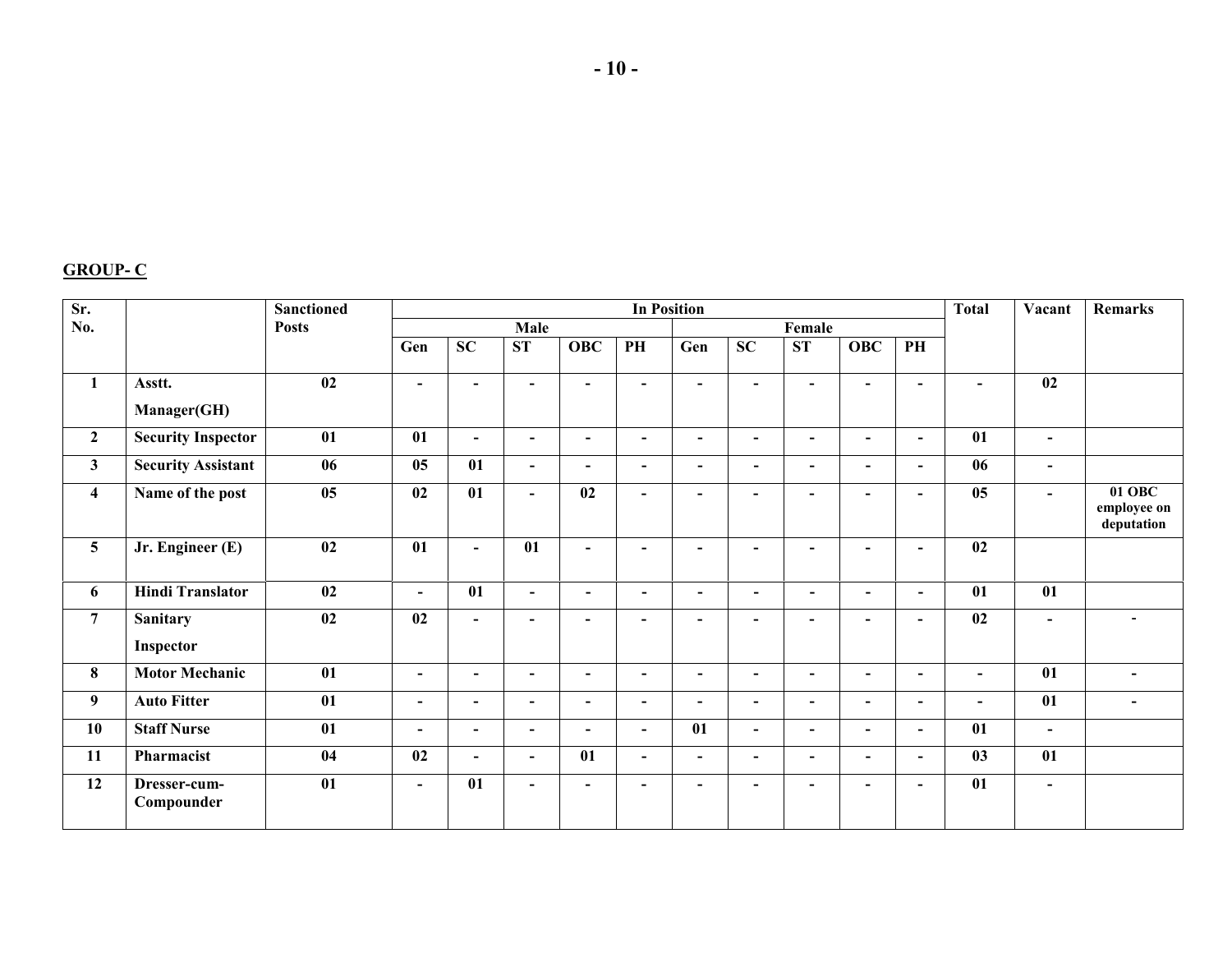|     | Name of the post          | <b>Sanctioned</b>                   |                 |                          |                          |                          |                          | <b>In Position</b>       |                          |                          |                              |                          | <b>Total</b> | Vacant         | <b>Remarks</b>                                                                                |
|-----|---------------------------|-------------------------------------|-----------------|--------------------------|--------------------------|--------------------------|--------------------------|--------------------------|--------------------------|--------------------------|------------------------------|--------------------------|--------------|----------------|-----------------------------------------------------------------------------------------------|
| Sr. |                           | <b>Posts</b>                        |                 |                          | Male                     |                          |                          |                          |                          | Female                   |                              |                          |              |                |                                                                                               |
| No. |                           |                                     | Gen             | <b>SC</b>                | ST                       | <b>OBC</b>               | PH                       | Gen                      | SC                       | <b>ST</b>                | <b>OB</b><br>$\mathbf C$     | PH                       |              |                |                                                                                               |
| 13  | <b>Driver</b>             | 16                                  | $*08$           | $\blacksquare$           | 01                       | $\blacksquare$           | $\blacksquare$           | $\blacksquare$           | $\blacksquare$           | $\blacksquare$           | $\blacksquare$               | $\blacksquare$           | $*09$        | 07             | *2 adjusted<br>against the<br>post of Jr.<br>Asstt.-cum-<br><b>Typist</b><br>Not to be filled |
| 14  | <b>Despatch Rider</b>     | 01                                  | $\blacksquare$  | 01                       | $\blacksquare$           | $\blacksquare$           | $\blacksquare$           | $\overline{\phantom{a}}$ | $\blacksquare$           | $\blacksquare$           | $\overline{\phantom{a}}$     | $\overline{\phantom{a}}$ | 01           | $\blacksquare$ |                                                                                               |
| 15  | <b>Gestetner Operator</b> | 08                                  | 03              | 02                       | 01                       | $\overline{\phantom{a}}$ | $\blacksquare$           | $\overline{\phantom{a}}$ | $\blacksquare$           | $\blacksquare$           | $\qquad \qquad \blacksquare$ | $\overline{\phantom{a}}$ | 06           | 02             | $\blacksquare$                                                                                |
| 16  | <b>Mender/Binder</b>      | 02                                  | 01              | $\blacksquare$           | $\blacksquare$           | $\blacksquare$           | $\blacksquare$           | $\overline{\phantom{a}}$ | $\blacksquare$           | $\blacksquare$           | $\blacksquare$               | $\blacksquare$           | 01           | 01             |                                                                                               |
| 17  | A.C. Operator             | 09                                  | 02              | $\blacksquare$           | $\blacksquare$           | $\blacksquare$           | $\overline{a}$           | $\overline{\phantom{a}}$ | $\blacksquare$           | $\blacksquare$           | $\blacksquare$               |                          | 02           | 07             |                                                                                               |
| 18  | <b>Draftsman</b>          | 01                                  | 01              | $\overline{\phantom{0}}$ | $\blacksquare$           | $\blacksquare$           | $\overline{\phantom{0}}$ | $\overline{\phantom{a}}$ | $\blacksquare$           | $\overline{\phantom{a}}$ | $\blacksquare$               | $\overline{\phantom{0}}$ | 01           | $\blacksquare$ |                                                                                               |
| 19  | Plumber                   | $\overline{\overline{\mathbf{05}}}$ | $\overline{03}$ | $\overline{02}$          | $\blacksquare$           | $\blacksquare$           | $\blacksquare$           | $\overline{\phantom{0}}$ | $\blacksquare$           | $\blacksquare$           | $\blacksquare$               |                          |              | $\blacksquare$ |                                                                                               |
| 20  | Mechanic (E/P)            | 01                                  | 01              | $\overline{\phantom{0}}$ | $\overline{\phantom{a}}$ | $\overline{\phantom{0}}$ | Ξ.                       | $\overline{\phantom{0}}$ | $\overline{\phantom{a}}$ | $\overline{\phantom{a}}$ | $\overline{\phantom{a}}$     |                          | 01           | $\blacksquare$ |                                                                                               |
| 21  | <b>Pump Operator</b>      | 16                                  | 10              | 03                       | 02                       | $\blacksquare$           |                          |                          | $\overline{\phantom{0}}$ | $\overline{\phantom{a}}$ | $\overline{\phantom{0}}$     |                          | 15           | 01             |                                                                                               |
| 22  | Wireman                   | 27                                  | 17              | 04                       | 03                       | 02                       | $\overline{\phantom{0}}$ | $\overline{\phantom{a}}$ | $\overline{\phantom{a}}$ | $\blacksquare$           | $\overline{\phantom{a}}$     | $\overline{\phantom{0}}$ | 26           | 01             |                                                                                               |
| 23  | Wireman (Tel)             | 02                                  | 01              | $\blacksquare$           | $\overline{\phantom{a}}$ | $\overline{\phantom{a}}$ | $\overline{\phantom{0}}$ | $\overline{\phantom{a}}$ | $\blacksquare$           | $\blacksquare$           | $\overline{\phantom{a}}$     |                          | 01           | 01             |                                                                                               |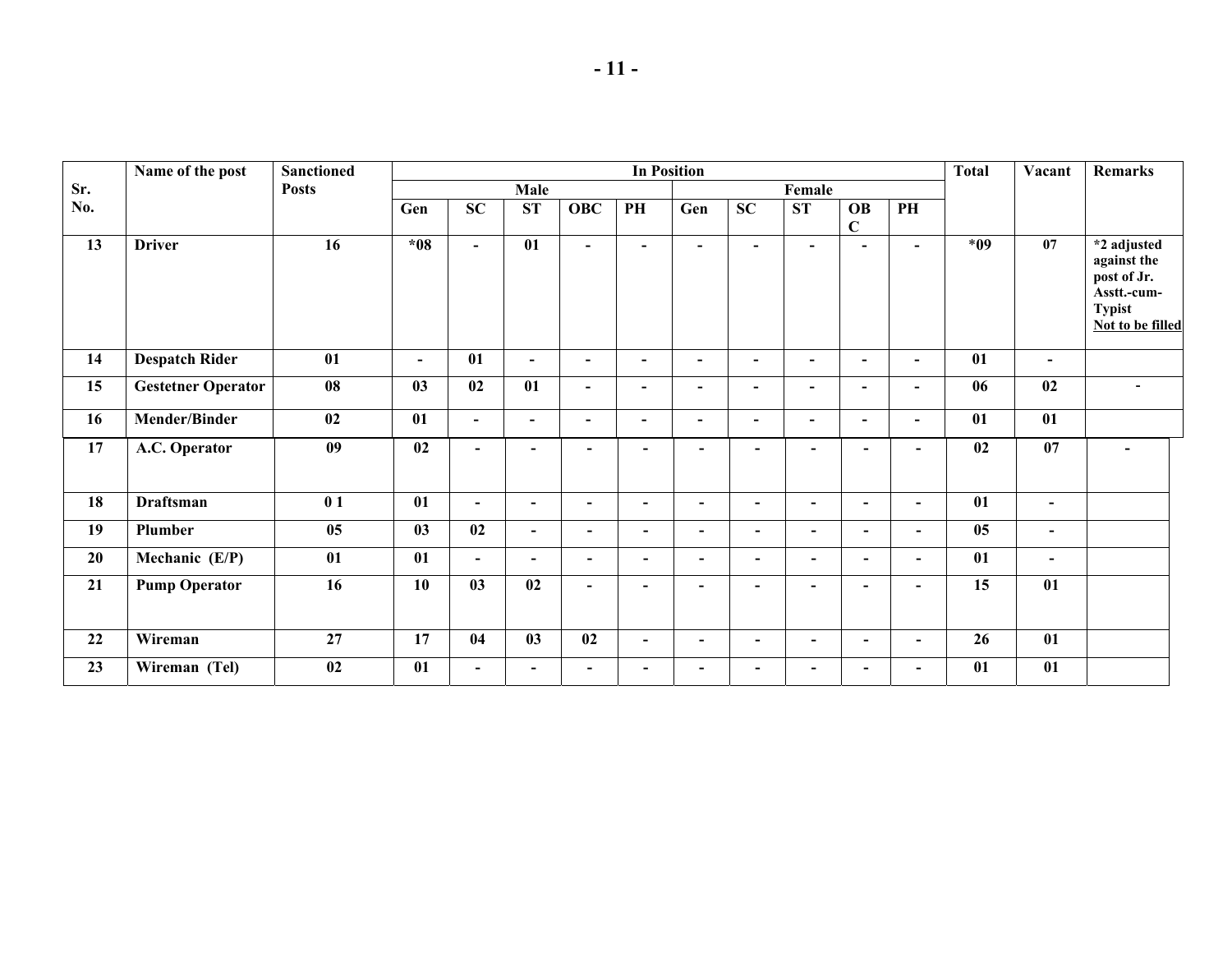| Sr. | Name of the post                | <b>Sanctioned</b> |                          |                          |                          |                          |                          | <b>In Position</b>       |                          |                          |                          |                          | <b>Total</b> | Vacant                   | Remarks                                   |
|-----|---------------------------------|-------------------|--------------------------|--------------------------|--------------------------|--------------------------|--------------------------|--------------------------|--------------------------|--------------------------|--------------------------|--------------------------|--------------|--------------------------|-------------------------------------------|
| No. |                                 | <b>Posts</b>      |                          |                          | Male                     |                          |                          |                          |                          | Female                   |                          |                          |              |                          |                                           |
|     |                                 |                   | Gen                      | <b>SC</b>                | <b>ST</b>                | <b>OBC</b>               | PH                       | Gen                      | <b>SC</b>                | <b>ST</b>                | <b>OBC</b>               | PH                       |              |                          |                                           |
| 24  | Carpenter                       | 05                | 01                       | $\overline{\phantom{0}}$ | $\overline{\phantom{a}}$ | 01                       | $\blacksquare$           | $\overline{\phantom{a}}$ | $\blacksquare$           | $\overline{\phantom{0}}$ | $\overline{\phantom{0}}$ | $\overline{\phantom{0}}$ | 02           | 03                       |                                           |
| 25  | <b>Mason</b>                    | 03                | 01                       | 01                       | $\blacksquare$           | 01                       | $\blacksquare$           | $\overline{\phantom{0}}$ | $\overline{\phantom{a}}$ | $\overline{\phantom{0}}$ |                          | $\overline{\phantom{0}}$ | 03           |                          |                                           |
| 26  | <b>Meter Reader</b>             | 02                | 02                       | $\overline{\phantom{0}}$ | $\overline{\phantom{0}}$ | $\overline{\phantom{0}}$ | $\overline{\phantom{0}}$ | $\overline{\phantom{0}}$ | $\overline{\phantom{a}}$ | $\overline{\phantom{0}}$ | ۰                        | -                        | 02           | $\blacksquare$           |                                           |
| 27  | Welder-cum<br><b>Blacksmith</b> | 01                | $\overline{\phantom{0}}$ | 01                       | $\overline{\phantom{0}}$ | $\overline{\phantom{0}}$ | $\overline{\phantom{0}}$ | $\overline{\phantom{a}}$ | $\overline{\phantom{a}}$ | $\overline{\phantom{0}}$ | $\overline{\phantom{0}}$ | $\overline{\phantom{0}}$ | 01           |                          |                                           |
| 28  | <b>Lift Operator</b>            | 05                | 04                       | 01                       | $\overline{\phantom{a}}$ | $\overline{\phantom{0}}$ |                          | $\overline{\phantom{a}}$ | $\overline{\phantom{0}}$ | $\overline{\phantom{0}}$ |                          |                          | 05           | $\overline{\phantom{a}}$ |                                           |
| 29  | Generator Operator              | 02                | $\overline{\phantom{0}}$ | 01                       | $\overline{\phantom{0}}$ | $\overline{\phantom{0}}$ | $\overline{\phantom{0}}$ | $\overline{\phantom{0}}$ | $\overline{\phantom{0}}$ | $\overline{\phantom{0}}$ | $\overline{\phantom{0}}$ | $\overline{\phantom{0}}$ | 01           | 01                       |                                           |
| 30  | <b>Guest House</b><br>Keeper    | 01                | 01                       | $\overline{\phantom{0}}$ | $\blacksquare$           | $\overline{\phantom{0}}$ | $\overline{\phantom{0}}$ | $\blacksquare$           | $\overline{\phantom{0}}$ | $\overline{\phantom{a}}$ |                          | $\overline{\phantom{0}}$ | 01           | $\sim$                   | *Adjusted<br>as Jr. Asstt.-<br>cum-Typist |
| 31  | <b>Head Electrician</b>         | 01                | $\overline{\phantom{0}}$ |                          | -                        |                          |                          | $\overline{\phantom{0}}$ | $\overline{\phantom{0}}$ | $\overline{\phantom{0}}$ |                          | -                        |              | 01                       | $\overline{\phantom{0}}$                  |
|     | <b>Total</b>                    | 131               | 70                       | 22                       | 08                       | 07                       | -                        | 01                       | ۰.                       | ۰.                       |                          |                          | 106          | 25                       |                                           |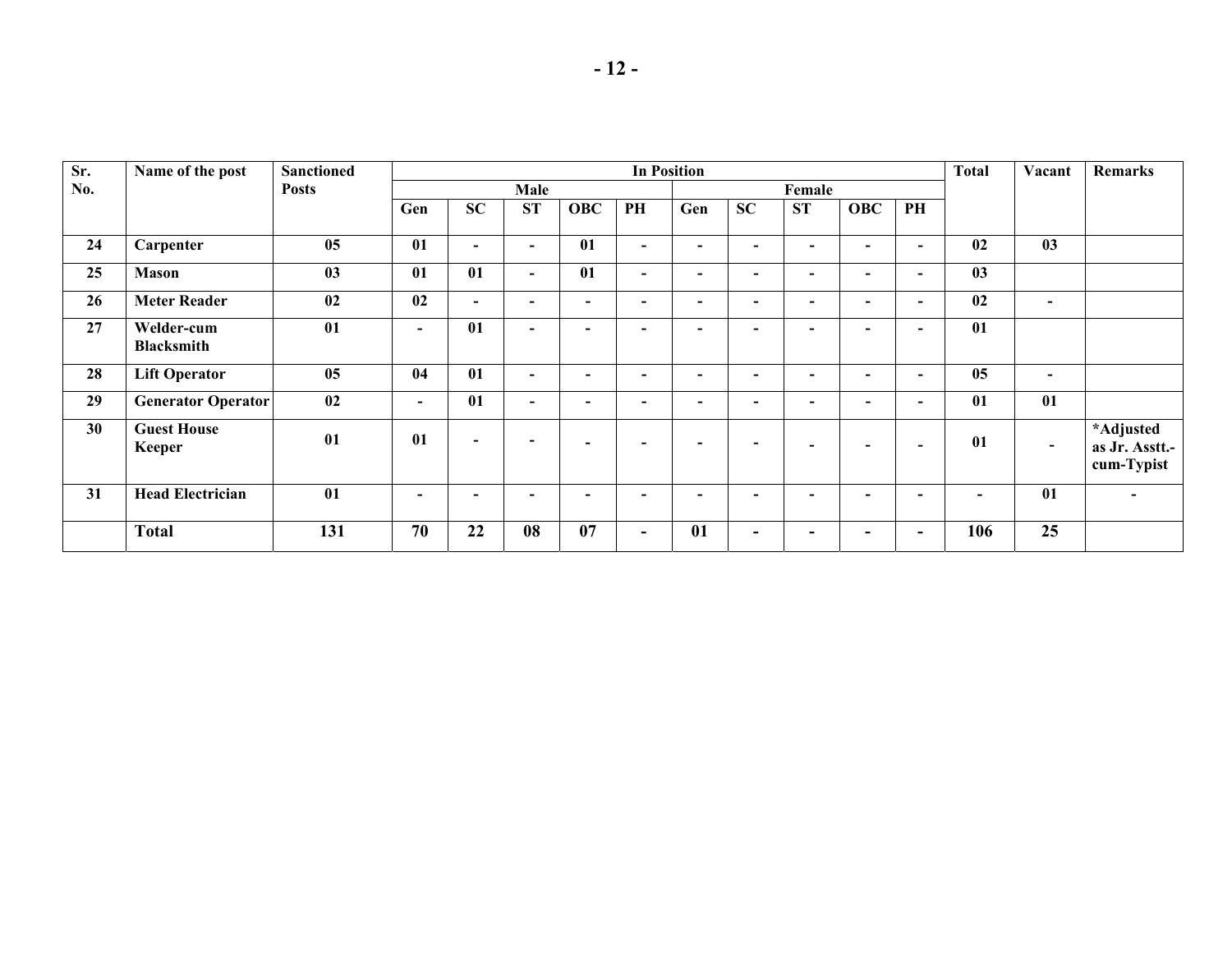#### **GROUP 'D'**

| Sr.            | Name of the post      | <b>Sanctioned</b> |                |           |                          |                | <b>In Position</b>       |                          |                          |                          |                          |                          | <b>Total</b>         | Vacant | Remarks                                                                                                                                |
|----------------|-----------------------|-------------------|----------------|-----------|--------------------------|----------------|--------------------------|--------------------------|--------------------------|--------------------------|--------------------------|--------------------------|----------------------|--------|----------------------------------------------------------------------------------------------------------------------------------------|
| No.            |                       | <b>Posts</b>      | Male           |           |                          |                |                          | Female                   |                          |                          |                          |                          |                      |        |                                                                                                                                        |
|                |                       |                   | Gen            | <b>SC</b> | <b>ST</b>                | <b>OBC</b>     | PH                       | Gen                      | SC                       | <b>ST</b>                | <b>OB</b><br>$\mathbf C$ | PH                       |                      |        |                                                                                                                                        |
| $\bf{I}$       | Sewerman              | 05                | $\blacksquare$ | 04        | $\overline{\phantom{0}}$ | $\blacksquare$ | $\overline{\phantom{0}}$ | $\blacksquare$           | $\overline{\phantom{0}}$ | - 1                      | -                        | -                        | 04                   | 01     |                                                                                                                                        |
| $\mathbf{2}$   | Khalasi (Elect.)      | 17                | 05             | 06        | $\blacksquare$           | 05             | $\overline{\phantom{0}}$ | $\overline{\phantom{0}}$ | $\blacksquare$           | $\overline{\phantom{0}}$ | $\overline{\phantom{0}}$ | $\overline{\phantom{0}}$ | 16                   | 01     | Advertised                                                                                                                             |
| $\mathbf{3}$   | Khalasi (Civil)       | 22                | 14             | 05        | $\overline{\phantom{0}}$ | 02             | $\overline{\phantom{0}}$ | $\overline{\phantom{0}}$ | $\overline{\phantom{0}}$ | $\overline{\phantom{0}}$ | $\overline{\phantom{0}}$ | $\overline{\phantom{0}}$ | 21                   | 01     |                                                                                                                                        |
| $\overline{4}$ | <b>Security Guard</b> | 137               | 18             | 13        | $\overline{\phantom{0}}$ | 01             | $\overline{\phantom{0}}$ | $\overline{\phantom{0}}$ | $\overline{\phantom{0}}$ | -                        | -                        | - 1                      | $*87+$<br>$32 = 119$ | 18     | *87 posts<br>adjusted as<br><b>GDMF</b><br><b>Security</b><br><b>Guard to be</b><br>processed<br>after getting<br>approval of<br>EC/VC |
|                | <b>Total</b>          | 181               | 38             | 28        | $\overline{\phantom{0}}$ | 08             | $\overline{\phantom{0}}$ | $\overline{\phantom{0}}$ | -                        | -                        | -                        | -                        | 160                  | 21     |                                                                                                                                        |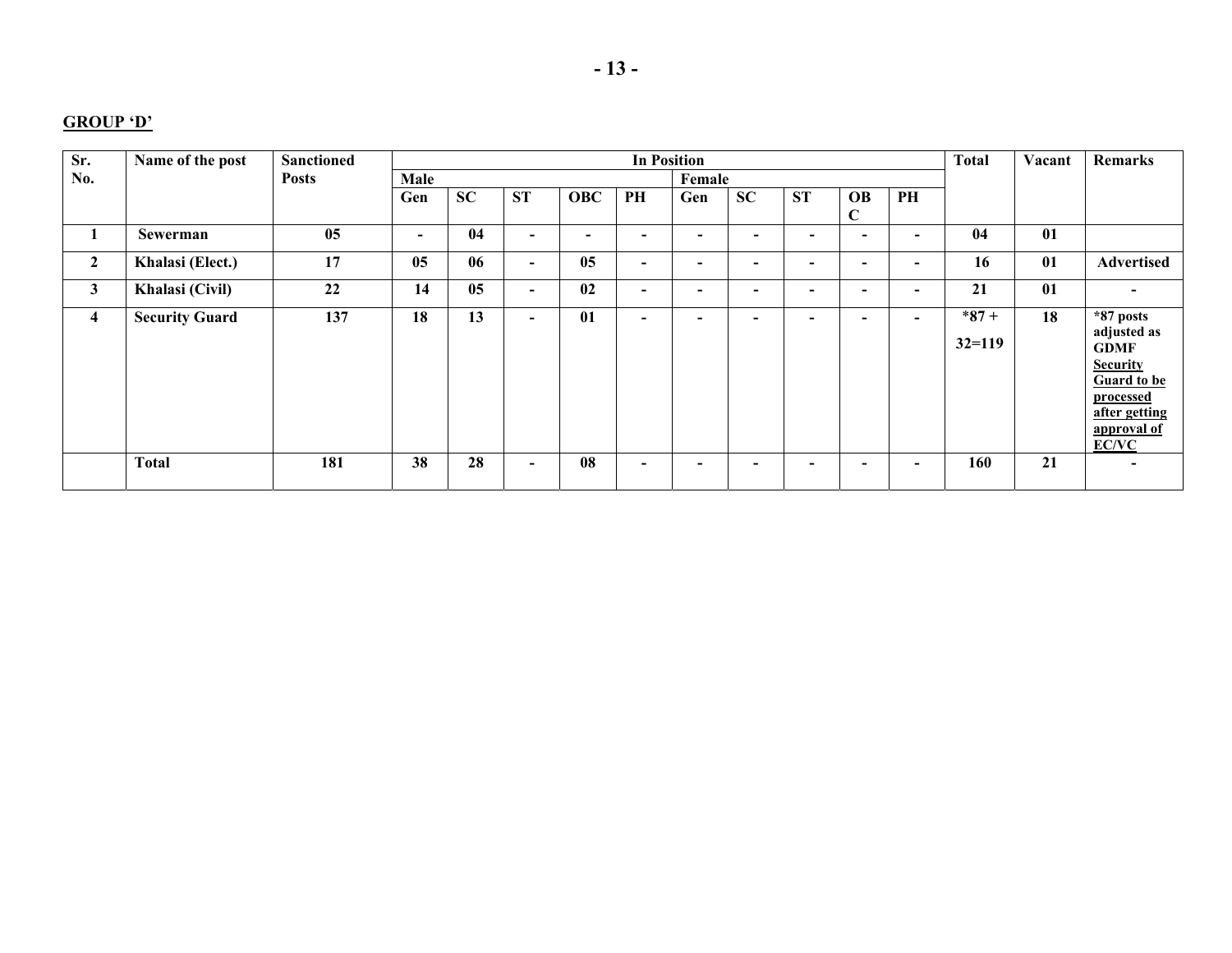| FDM |
|-----|
|-----|

| Sr. | Name of the post      | <b>Posts</b> |      |           |                          |                | <b>In Position</b>       |                          |           |           |            |    | Remarks |
|-----|-----------------------|--------------|------|-----------|--------------------------|----------------|--------------------------|--------------------------|-----------|-----------|------------|----|---------|
| No. |                       |              | Male |           |                          |                |                          | Female                   |           |           |            |    |         |
|     |                       |              | Gen  | <b>SC</b> | <b>ST</b>                | <b>OBC</b>     | PH                       | Gen                      | <b>SC</b> | <b>ST</b> | <b>OBC</b> | PH |         |
|     | Khalasi (GDMF)        | 08           | 04   | 01        | 01                       | 02             | $\overline{\phantom{0}}$ | $\overline{\phantom{0}}$ |           |           | -          | -  |         |
|     | <b>Lift Attendant</b> | 01           |      |           | $\overline{\phantom{0}}$ | 01             | $\overline{\phantom{0}}$ | $\overline{\phantom{0}}$ |           |           | -          | -  |         |
|     | <b>Total</b>          | 09           | 04   | 01        | 01                       | 0 <sub>3</sub> | $\overline{\phantom{0}}$ | $\overline{\phantom{0}}$ |           | -         | -          | -  |         |

# (4) **ADMINISTRATION BRANCH- IV**

As on 1.6.2013

| S.NO | <b>GROUP</b> | <b>SANCTIONE</b> | <b>GEN</b> | <b>SC</b> | <b>ST</b> | <b>OBC</b> | PH | <b>TOTA</b> | <b>VACANT</b> | <b>REMARKS</b>                                                                              |
|------|--------------|------------------|------------|-----------|-----------|------------|----|-------------|---------------|---------------------------------------------------------------------------------------------|
|      |              | D POST           |            |           |           |            |    |             |               |                                                                                             |
|      | $\Delta$     | 67               | 28         | 08        | 02        | 05         | 02 | 45          | 22            | Vacant posts are likely to be<br>filled-up through seniority<br>quota as well as open quota |
|      |              | 83               | 29         | 08        | 05        | 05         | 02 | 49          | 34            | -do-                                                                                        |
|      |              | 113              | 55         | 12        | 04        | 07         | 04 | 82          | 31            | -do-                                                                                        |
|      |              | $68+2$ (GDMF)    | 25         |           | 02        | 06         | 01 | 45          | 25            | -do-                                                                                        |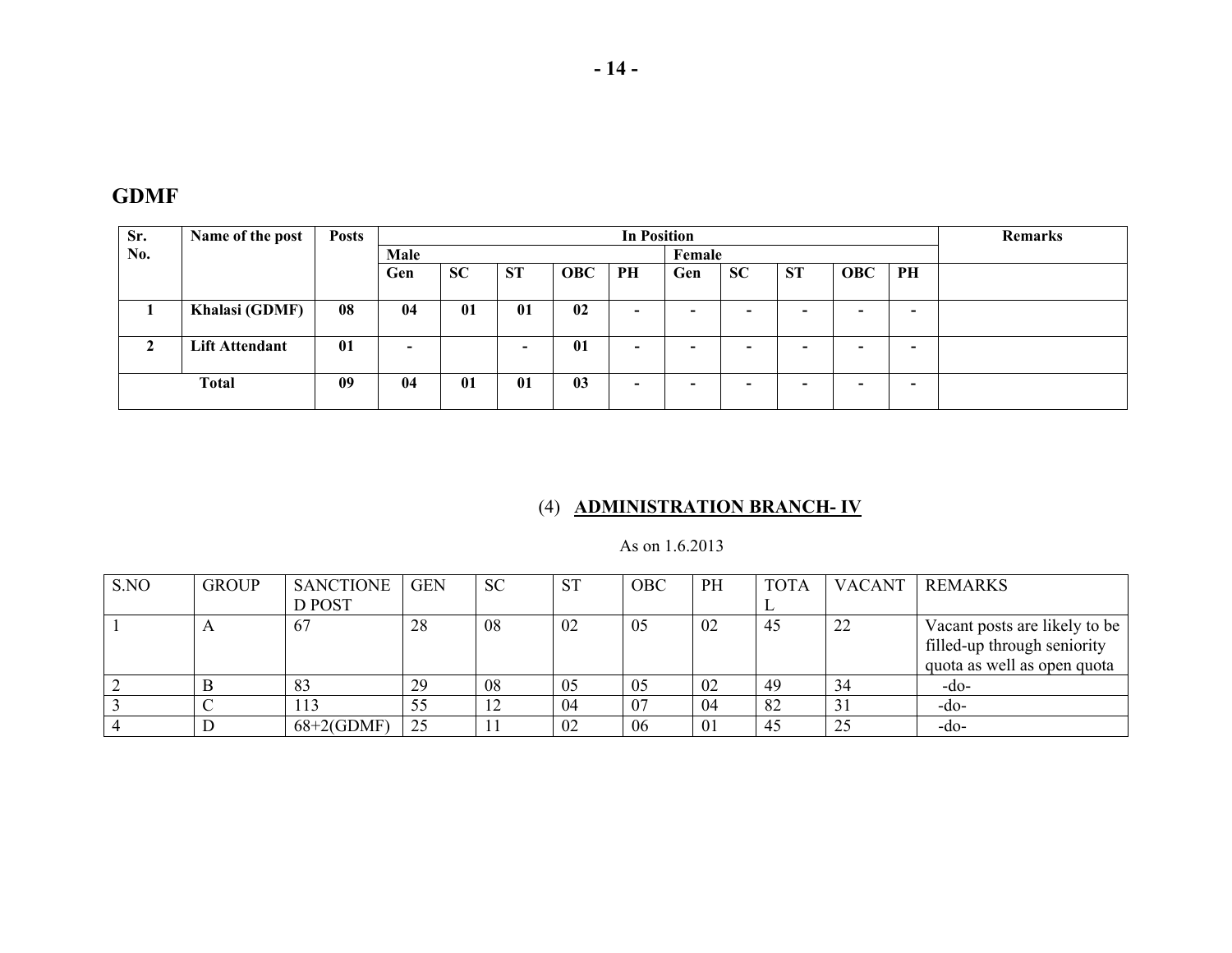#### **Q. (ii) Filling up of backlog vacancies of reserved categories;**

## Ans. (ii) **Teaching**

 An advertisement (Advt. No. RC/45/2013 enclosed) for 30 vacancies (including backlog vacancies in P. H. and other reserved categories) has been sent to Employment News/DAVP for publication.

#### **Non-Teaching**

As on date no backlog vacancies in reserved categories is vacant.

#### **Q. (iii) Implementation of reservation in admission;**

Ans.(iii) As per the directions from Govt. of India, upto **22.5 per cent** (15% for SC and 7.5% for ST) of seats are reserved for **SC/ST** candidates, **3 per cent** seats are reserved for **Persons with Disability** (PWD) and **27 per cent** seats are reserved for **OBC candidates** (non-creamy layer) which is being followed by the University.

> The details of filling up of the seats reserved for the SC/ST/PH/OBC category candidates from the year 2006-07 onwards are given overleaf.

> > **Contd….**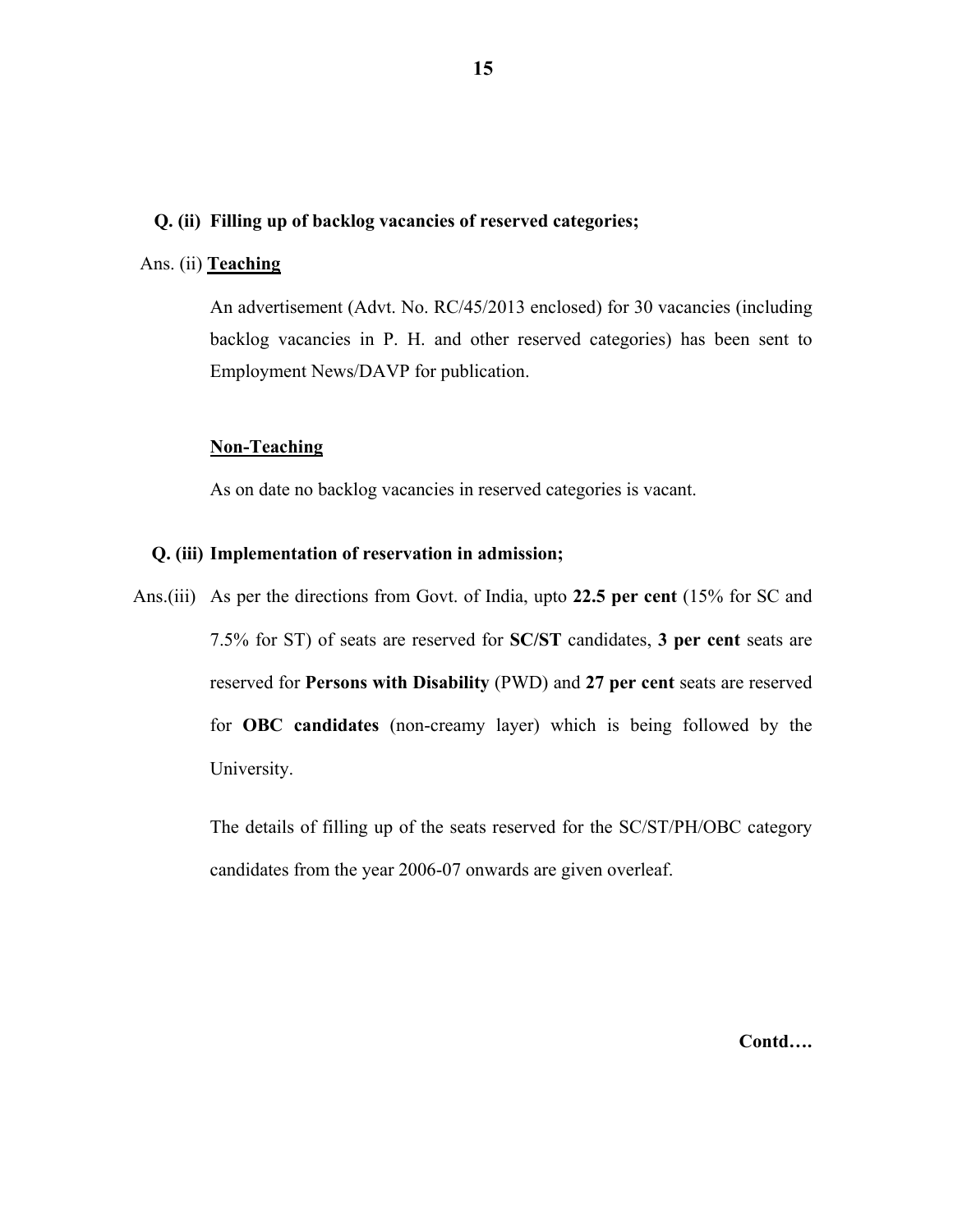# **STUDENTS ADMITTED TO VARIOUS COURSES/DEGREE**

#### **2006-07**

| Course                   | <b>Total seats</b> |        |          |            |           |           | In position out of total filled |              |          |
|--------------------------|--------------------|--------|----------|------------|-----------|-----------|---------------------------------|--------------|----------|
|                          | Sanctioned/        | Filled | Gen      | <b>OBC</b> | <b>SC</b> | <b>ST</b> | <b>PWD</b>                      | <b>TOTAL</b> | Vacant   |
|                          | Approved           |        |          |            |           |           |                                 |              |          |
| UG                       | 265                | 250    | 187      | $\theta$   | 41        | 16        | 6                               | 250          | 15       |
| PG                       | 604                | 603    | 438      | $\Omega$   | 98        | 52        | 15                              | 603          |          |
| M.Phil./Ph.D             | 627                | 648    | 478      | $\Omega$   | 93        | 54        | 23                              | 648          | $-21$    |
| <b>Part Time</b>         | 285                | 258    | 200      | $\Omega$   | 42        | 14        | 2                               | 258          | 27       |
| Direct Ph.D <sup>*</sup> | 56                 | 56     | $\theta$ | $\theta$   | $\theta$  | $\theta$  | $\theta$                        | 56           | $\Omega$ |
| <b>Total</b>             | 1837               | 1815   | 1303     | 0          | 274       | 136       | 46                              | 1815         | 22       |

\*category wise data was not prepared.

#### **2007-08**

| Course           | <b>Total seats</b> |               |          |              |           |          | In position out of total filled |              |        |
|------------------|--------------------|---------------|----------|--------------|-----------|----------|---------------------------------|--------------|--------|
|                  | Sanctioned/        | <b>Filled</b> | Gen      | <b>OBC</b>   | <b>SC</b> | ST       | <b>PWD</b>                      | <b>TOTAL</b> | Vacant |
|                  | Approved           |               |          |              |           |          |                                 |              |        |
| <b>UG</b>        | 275                | 250           | 179      | $\Omega$     | 48        | 15       | 8                               | 250          | 25     |
| PG               | 614                | 577           | 412      | $\Omega$     | 94        | 55       | 16                              | 577          | 37     |
| M.Phil./Ph.D     | 652                | 707           | 487      | $\Omega$     | 119       | 81       | 20                              | 707          | $-55$  |
| <b>Part Time</b> | 285                | 213           | 162      | $\Omega$     | 33        | 16       | $\overline{2}$                  | 213          | 72     |
| Direct Ph.D*     | 56                 | 50            | $\Omega$ | $\theta$     | $\theta$  | $\theta$ | $\theta$                        | 50           | 6      |
| <b>Total</b>     | 1882               | 1797          | 1240     | $\mathbf{0}$ | 294       | 167      | 46                              | 1797         | 85     |

\*category wise data was not prepared.

#### **2008-09**

| Course           | <b>Total seats</b> |               |          |            |           |           | In position out of total filled |              |        |
|------------------|--------------------|---------------|----------|------------|-----------|-----------|---------------------------------|--------------|--------|
|                  | Sanctioned/        | <b>Filled</b> | Gen      | <b>OBC</b> | <b>SC</b> | <b>ST</b> | <b>PWD</b>                      | <b>TOTAL</b> | Vacant |
|                  | Approved           |               |          |            |           |           |                                 |              |        |
| UG               | 317                | 280           | 132      | 87         | 44        | 14        | 3                               | 280          | 37     |
| PG               | 721                | 645           | 396      | 94         | 85        | 53        | 17                              | 645          | 76     |
| M.Phil./Ph.D     | 753                | 671           | 345      | 137        | 107       | 65        | 17                              | 671          | 82     |
| <b>Part Time</b> | 246                | 142           | 85       | 33         | 18        | 5         |                                 | 142          | 104    |
| Direct Ph.D*     | 66                 | 60            | $\Omega$ | $\Omega$   | $\theta$  | $\theta$  | $\theta$                        | 60           | 6      |
| <b>Total</b>     | 2103               | 1798          | 958      | 351        | 254       | 137       | 38                              | 1798         | 305    |

\*category wise data was not prepared.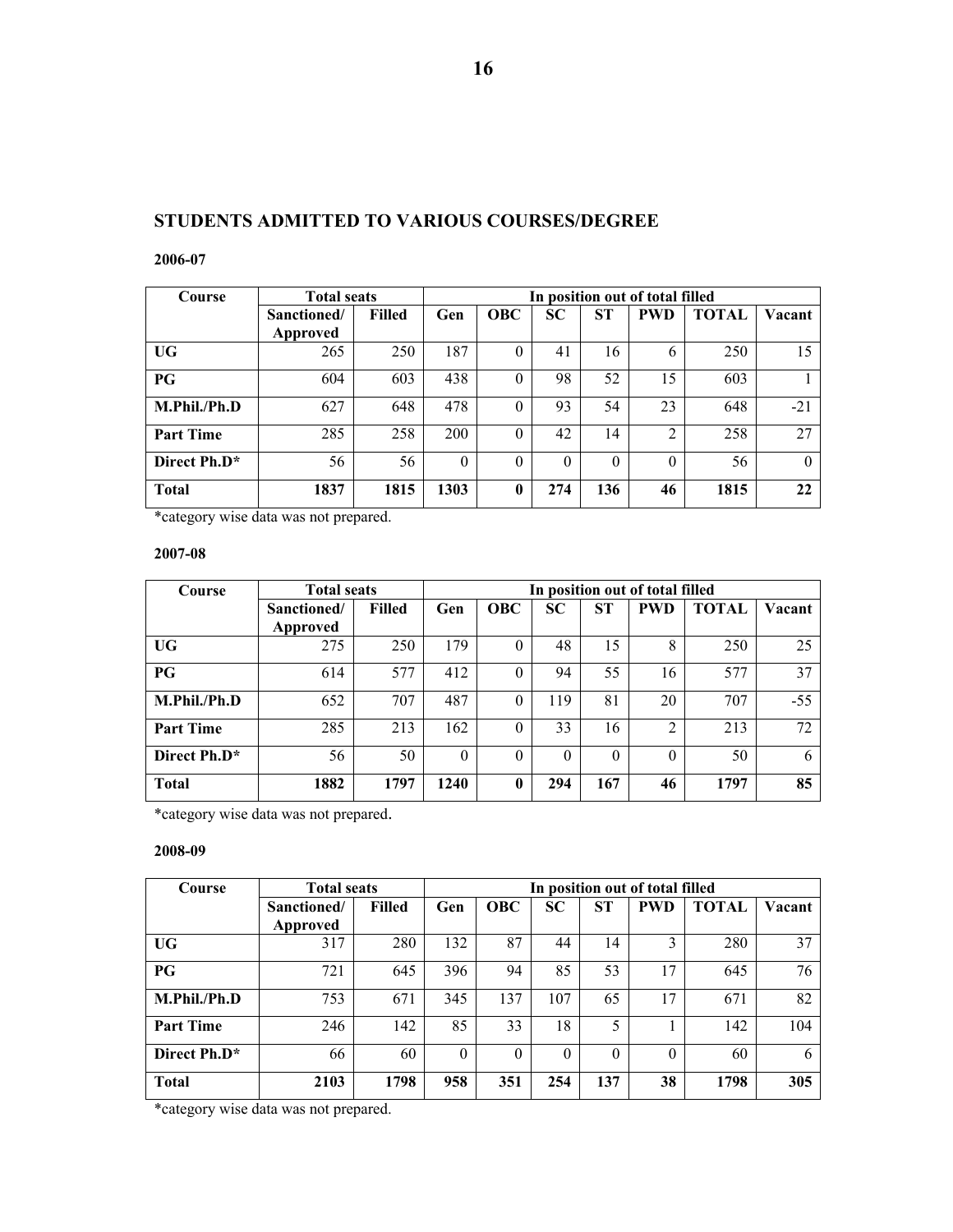Note: The figures include students selected on merit in general quota belongs to OBC, SC & ST. The breakups are as<br>1. OBC-

- UG: 47 PG: 35 M.Phil..Ph.D.: 74 Part Time: 18 Total : 174
- 2. SC UG: 03 PG: 04 M.Phil..Ph.D.: 26 Part Time: 02 Total : 035
- 3. ST- UG: 01 PG: 14 M.Phil..Ph.D.: 21 Part Time: 01 Total : 037

#### **2009-10**

| Course           | <b>Total seats</b> |        |          |            |           |          | In position out of total filled |              |        |
|------------------|--------------------|--------|----------|------------|-----------|----------|---------------------------------|--------------|--------|
|                  | Sanctioned/        | Filled | Gen      | <b>OBC</b> | <b>SC</b> | ST       | <b>PWD</b>                      | <b>TOTAL</b> | Vacant |
|                  | Approved           |        |          |            |           |          |                                 |              |        |
| <b>UG</b>        | 349                | 323    | 132      | 106        | 46        | 29       | 10                              | 323          | 26     |
| PG               | 791                | 697    | 367      | 132        | 115       | 70       | 13                              | 697          | 94     |
| M.Phil./Ph.D     | 844                | 759    | 362      | 172        | 130       | 74       | 21                              | 759          | 85     |
| <b>Part Time</b> | 229                | 161    | 89       | 36         | 26        | 5        | 5                               | 161          | 68     |
| Direct Ph.D*     | 73                 | 83     | $\Omega$ | $\theta$   | 0         | $\theta$ | $\theta$                        | 83           | $-10$  |
| <b>Total</b>     | 2286               | 2023   | 950      | 446        | 317       | 178      | 49                              | 2023         | 263    |

\*category wise data was not prepared.

Note: The figures include students selected on merit in general quota belongs to OBC, SC & ST. The breakups are as

1. OBC- UG: 43 PG: 45 M.Phil..Ph.D.: 83 Part Time: 19 Total : 190

2. SC - UG: 04 PG: 09 M.Phil..Ph.D.: 33 Part Time: 11 Total : 057

3. ST‐ UG: 03 PG: 14 M.Phil..Ph.D.: 25 Part Time: 01 Total : 043

#### **2010-11**

| Course                   | <b>Total seats</b> |               |      |            |          |             | In position out of total filled |              |        |
|--------------------------|--------------------|---------------|------|------------|----------|-------------|---------------------------------|--------------|--------|
|                          | Sanctioned/        | <b>Filled</b> | Gen  | <b>OBC</b> | SC       | <b>ST</b>   | <b>PWD</b>                      | <b>TOTAL</b> | Vacant |
|                          | Approved           |               |      |            |          |             |                                 |              |        |
| UG                       | 408                | 327           | 121  | 115        | 52       | 22          | 17                              | 327          | 81     |
| PG                       | 935                | 776           | 403  | 162        | 103      | 88          | 20                              | 776          | 159    |
| M.Phil./Ph.D             | 969                | 859           | 425  | 204        | 132      | 75          | 23                              | 859          | 110    |
| <b>Part Time</b>         | 270                | 163           | 77   | 49         | 24       | $\mathbf Q$ | 4                               | 163          | 107    |
| Direct Ph.D <sup>*</sup> | 86                 | 82            |      | $\theta$   | $\theta$ | 0           | $\theta$                        | 82           | 4      |
| <b>Total</b>             | 2668               | 2207          | 1026 | 530        | 311      | 194         | 64                              | 2207         | 461    |

\*category wise data was not prepared.

Note: The figures include students selected on merit in general quota belongs to OBC, SC & ST. The breakups are as

1. OBC- UG: 23 PG: 45 M.Phil..Ph.D.: 81 Part Time: 32 Total : 180

2. SC - UG: 03 PG: 07 M.Phil..Ph.D.: 22 Part Time: 09 Total : 041

3. ST‐ UG: 02 PG: 24 M.Phil..Ph.D.: 27 Part Time: 03 Total : 05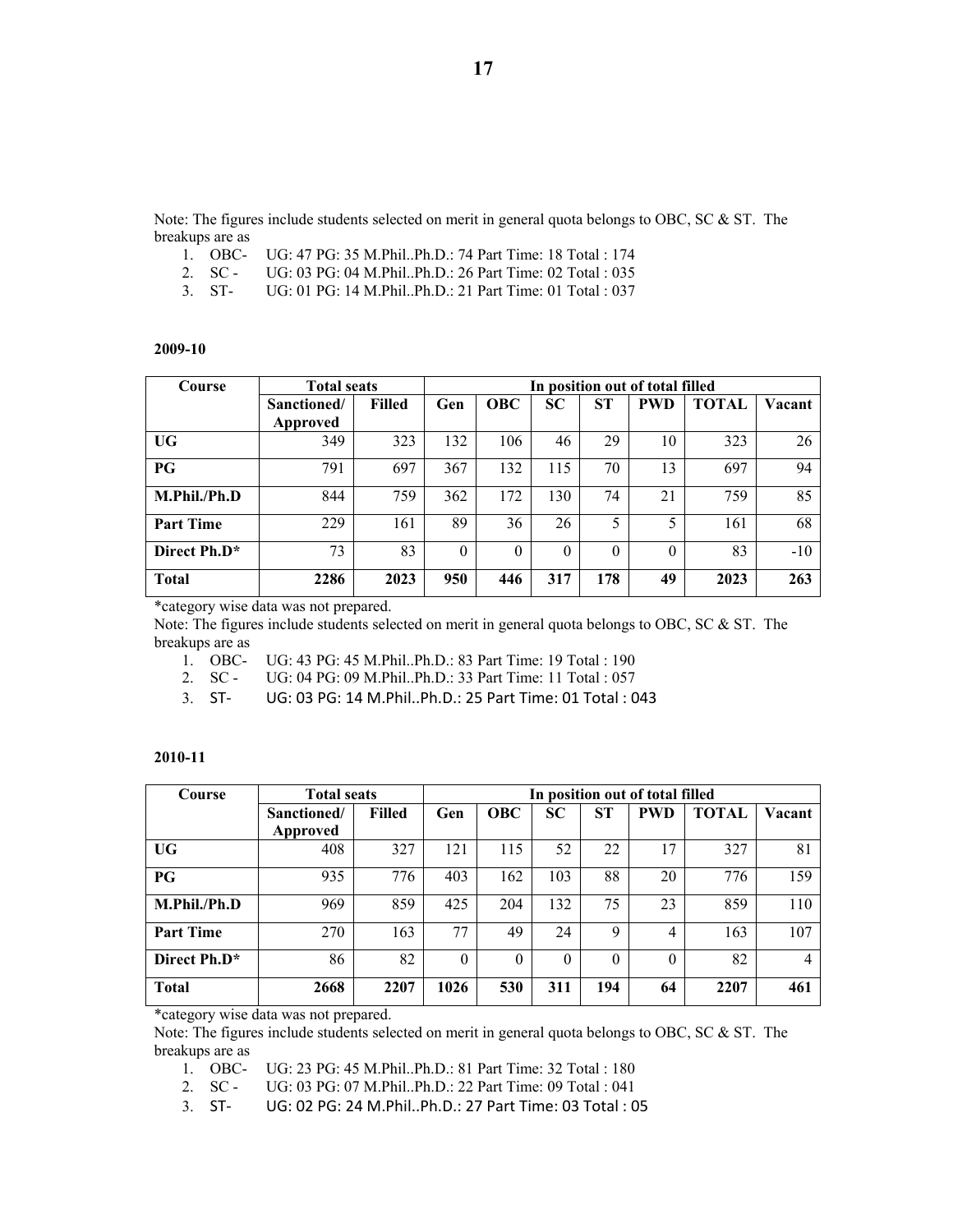| D.<br>∠ |
|---------|
|---------|

| Course                   | <b>Total seats</b> |               | In position out of total filled |            |           |          |            |              |        |
|--------------------------|--------------------|---------------|---------------------------------|------------|-----------|----------|------------|--------------|--------|
|                          | Sanctioned/        | <b>Filled</b> | Gen                             | <b>OBC</b> | <b>SC</b> | ST       | <b>PWD</b> | <b>TOTAL</b> | Vacant |
|                          | Approved           |               |                                 |            |           |          |            |              |        |
| <b>UG</b>                | 400                | 335           | 126                             | 116        | 49        | 34       | 10         | 335          | 65     |
| PG                       | 937                | 800           | 326                             | 260        | 110       | 79       | 25         | 800          | 137    |
| M.Phil./Ph.D             | 971                | 860           | 371                             | 248        | 144       | 75       | 22         | 860          | 111    |
| <b>Part Time</b>         | 233                | 148           | 77                              | 48         | 17        | 5        |            | 148          | 85     |
| Direct Ph.D <sup>*</sup> | 127                | 60            | $\Omega$                        | 0          | $\Omega$  | $\Omega$ | $\theta$   | 60           | 67     |
| <b>Total</b>             | 2668               | 2203          | 900                             | 672        | 320       | 193      | 58         | 2203         | 465    |

\*category wise data was not prepared.

Note: The figures include students selected on merit in general quota belongs to OBC, SC & ST. The breakups are as

- 1. OBC- UG: 18 PG: 39 M.Phil..Ph.D.: 68 Part Time: 18 Total : 143
- 2. SC UG: 03 PG: 10 M.Phil..Ph.D.: 37 Part Time: 05 Total : 055
- 3. ST‐ UG: 06 PG: 15 M.Phil..Ph.D.: 22 Part Time: 01 Total : 044

#### **2012-13**

| Course           | <b>Total seats</b> |        | In position out of total filled |            |           |     |            |              |        |
|------------------|--------------------|--------|---------------------------------|------------|-----------|-----|------------|--------------|--------|
|                  | Sanctioned/        | Filled | Gen                             | <b>OBC</b> | <b>SC</b> | ST  | <b>PWD</b> | <b>TOTAL</b> | Vacant |
|                  | Approved           |        |                                 |            |           |     |            |              |        |
| <b>UG</b>        | 400                | 356    | 116                             | 139        | 63        | 30  | 8          | 356          | 44     |
| PG               | 937                | 874    | 389                             | 260        | 125       | 79  | 21         | 874          | 63     |
| M.Phil./Ph.D     | 974                | 920    | 378                             | 281        | 142       | 97  | 22         | 920          | 54     |
| <b>Part Time</b> | 208                | 121    | 63                              | 42         | 13        | 3   | $\theta$   | 121          | 87     |
| Direct Ph.D*     | 151                | 76     | $\Omega$                        | $\Omega$   | $\theta$  | 0   | $\theta$   | 76           | 75     |
| <b>Total</b>     | 2670               | 2347   | 946                             | 722        | 343       | 209 | 51         | 2347         | 323    |

\*category wise data was not prepared.

Note: The figures include students selected on merit in general quota belongs to OBC, SC & ST. The breakups are as

1. OBC- UG: 28 PG: 34 M.Phil..Ph.D.: 110 Part Time: 16 Total : 188

2. SC - UG: 06 PG: 00 M.Phil..Ph.D.: 035 Part Time: 11 Total : 052

3. ST- UG: 02 PG: 12 M.Phil..Ph.D.: 027 Part Time: 01 Total : 042

#### **Q. (iv) Progress on starting of 2-3 skill oriented in collaboration with industries;**

Ans. (iv) The University has started imparting Language Empowerment and Mathematics Statistic and Computer skill training classes, with the help of Faculty, including outside experts etc. Skill training is also conducted by the Equal Opportunity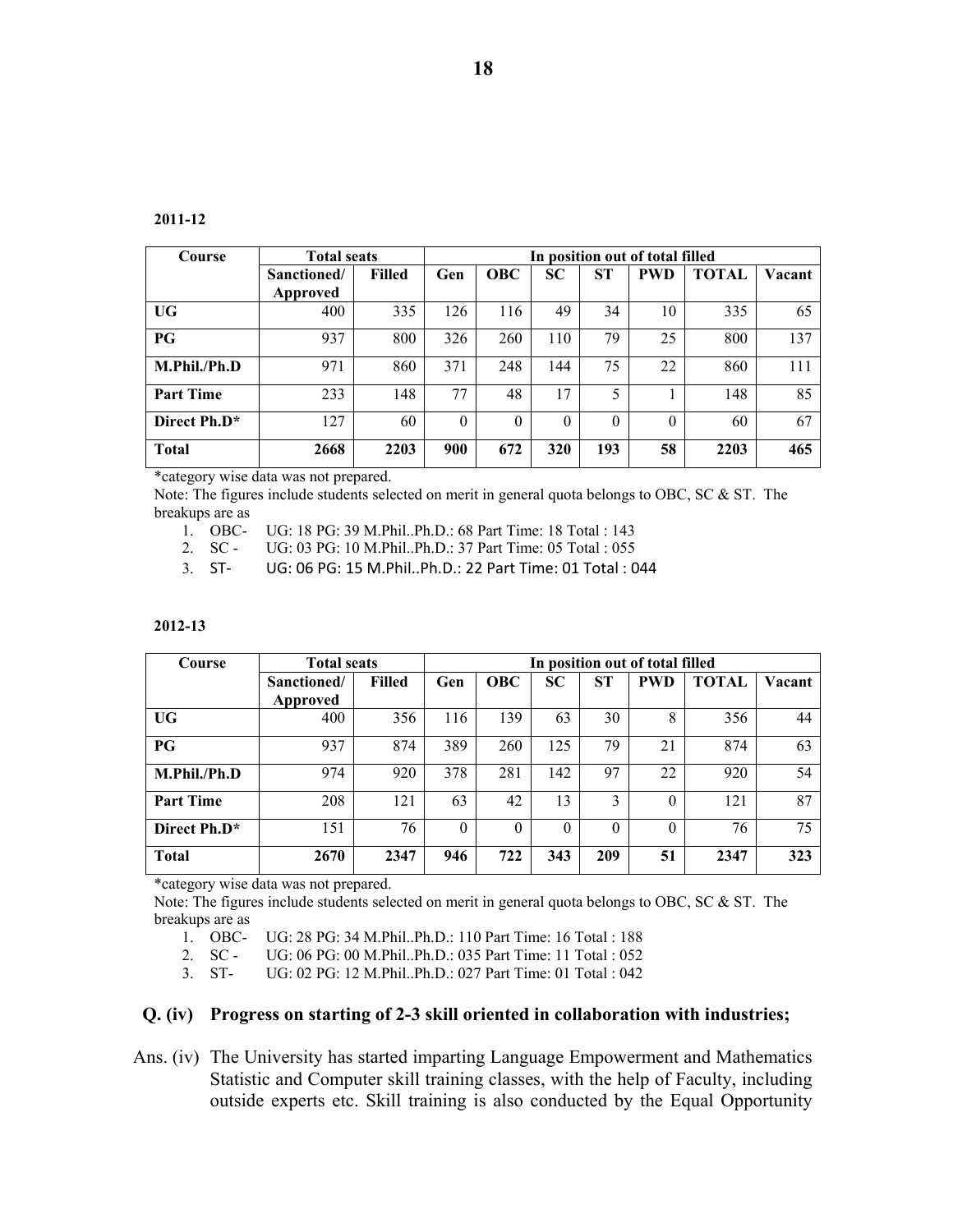Office (EOO), especially for SC/ST/PH students, staff etc. An orientation course on Research Methodology is also offered by the University, besides host of other Programmes by Academic Staff College.

# **Q. (v) Use of NMEICT facilities and participation in development of learning material;**

- Ans. (v)(1) The University has been connected through the NKN from 2010, which provides 1 Gbps connectivity.
	- (2) The LAN- with v2500 nodes has been operational from 1998 and has since been upgraded twice.

 Besides, JNU has been identified as a site for the NME-ICT Mission for Education through ICT and to build e-classrooms from which the NKN will be used to implement a country-wide classroom. MHRD has proposed to fund the project. In this connection, MOU has already been submitted to MHRD for finalization.

# **Q. (vi) Plan Grants: 12th Allocation vis-à-vis committed liabilities and expansion requirements;**



# **Q. (vii) Additional resource mobilization: Research funding from the industry and rationalization of fees;**

Ans. (vii) A Committee has been constituted to look into the matter. The University is also approaching the PSU's for support in different forms.

# **Q. (viii) Opening of Department of Education;**

Ans. (viii) The Jawaharlal Nehru University has established Zakir Husain Centre for Educational Studies which started functioning in the year 1972. The Centre offers a programme of Study leading to the degree of M.Phil. in Educational Studies and Ph.D. in Sociology of Education, Social Psychology of Education, History of Education and Economics of Education. The Centre focuses on the study of education from social science perspectives. Its teaching and research programmes are structured around social science disciplines of Economics,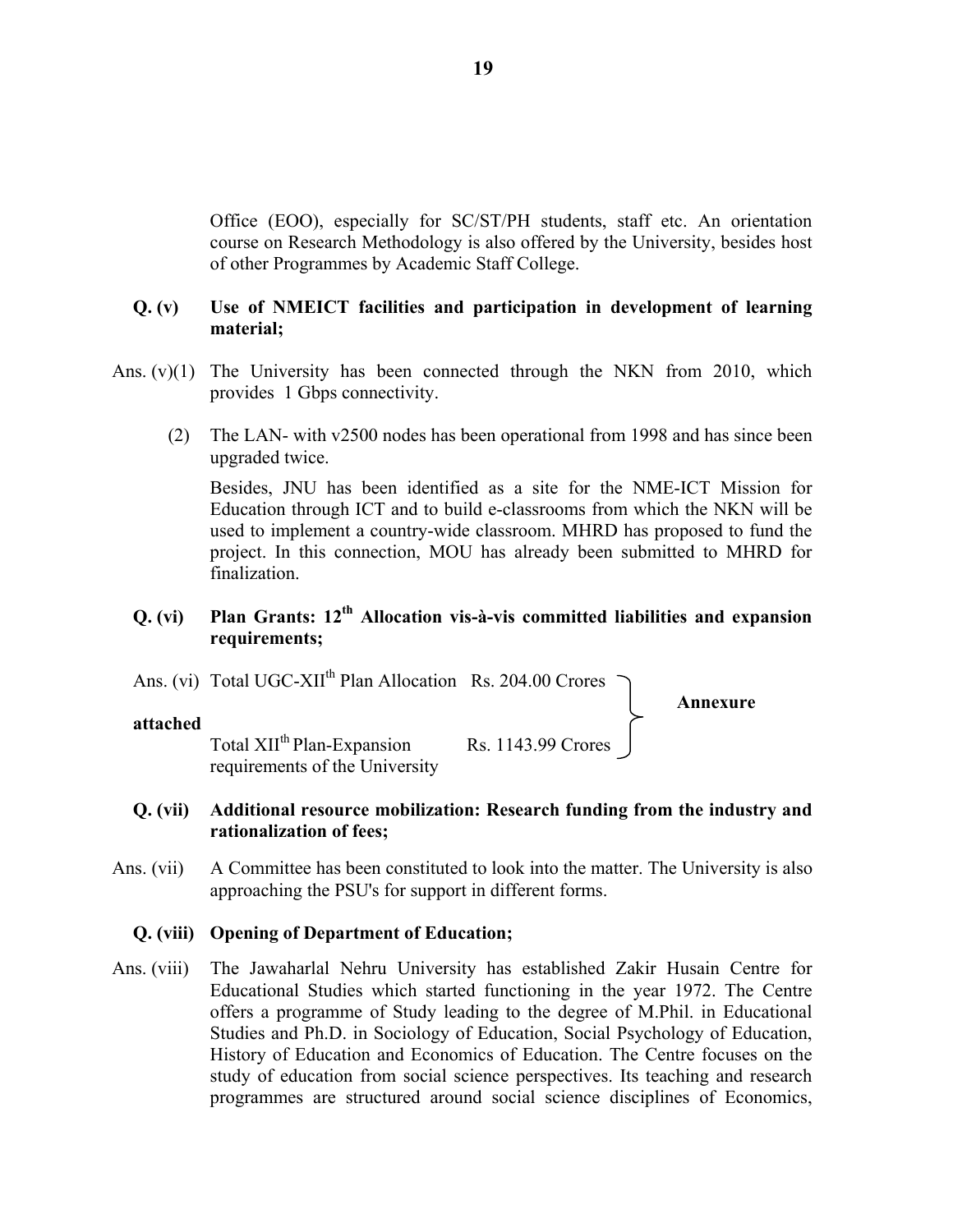History, Sociology and Psychology. Accordingly, there are four streams of research and the curriculum for the M.Phi./Ph.D. programme is geared around them.

# **Q. (ix) Accreditation of University;**

Ans. (ix) The NAAC Peer Team visited the University during June 18-20, 2012 for performance evaluation, and that after this performance evaluation, the NAAC has accredited JNU with the award of Grade 'A' and CGPA of 3.91/4.00, the highest in the country.

# **Q. (x) GRIHA compliance;**

Ans. (x) New buildings are being planned, compliant to the GRIHA rating.

### **Q. (xi) Grievance redressal mechanism;**

Ans. (xi) In the University Grievance redressal mechanism exists for Teaching, Non-Teaching and Students of the University separately for each category, as enclosed at **Annexure**.

### **Q. (xii) Creation of inspired teachers/innovators club;**

Ans. (xii) In JNU, Teachers have been appointed under the Scheme of "DST-Inspire Faculty" as per details given below:

| S.No.          | of<br>Name          | Faculty School                    | Period                                                                                          | Remarks                                                                                                                                                                                            |
|----------------|---------------------|-----------------------------------|-------------------------------------------------------------------------------------------------|----------------------------------------------------------------------------------------------------------------------------------------------------------------------------------------------------|
|                | Member              |                                   | To<br>From                                                                                      |                                                                                                                                                                                                    |
| 1.             | Dr. Abhinav Grover, | School of Life<br><b>Sciences</b> | For a period of five<br>years w.e.f.27.08.2012 Inspire Faculty<br>and resigned on<br>03.06.2013 | Resigned<br><b>DST</b><br>from<br>w.e.f.<br>03.06.2013 and<br>joined<br>as Assistant Professor<br>under UGC's Faculty<br>Programme<br>Recharge<br>w.e.f. 04.06.2013 in the<br>same school i.e. SLS |
| 2.             | Dr. Jeremy Dkhar    | School of Life<br><b>Sciences</b> | For a period of five<br>years<br>w.e.f. 27.11.2012                                              | Still working                                                                                                                                                                                      |
| 3 <sub>1</sub> | Dr. Somlata         | School of Life<br>Sciences        | For a period of five<br>years<br>w.e.f. 01.03.2012                                              | Still working                                                                                                                                                                                      |